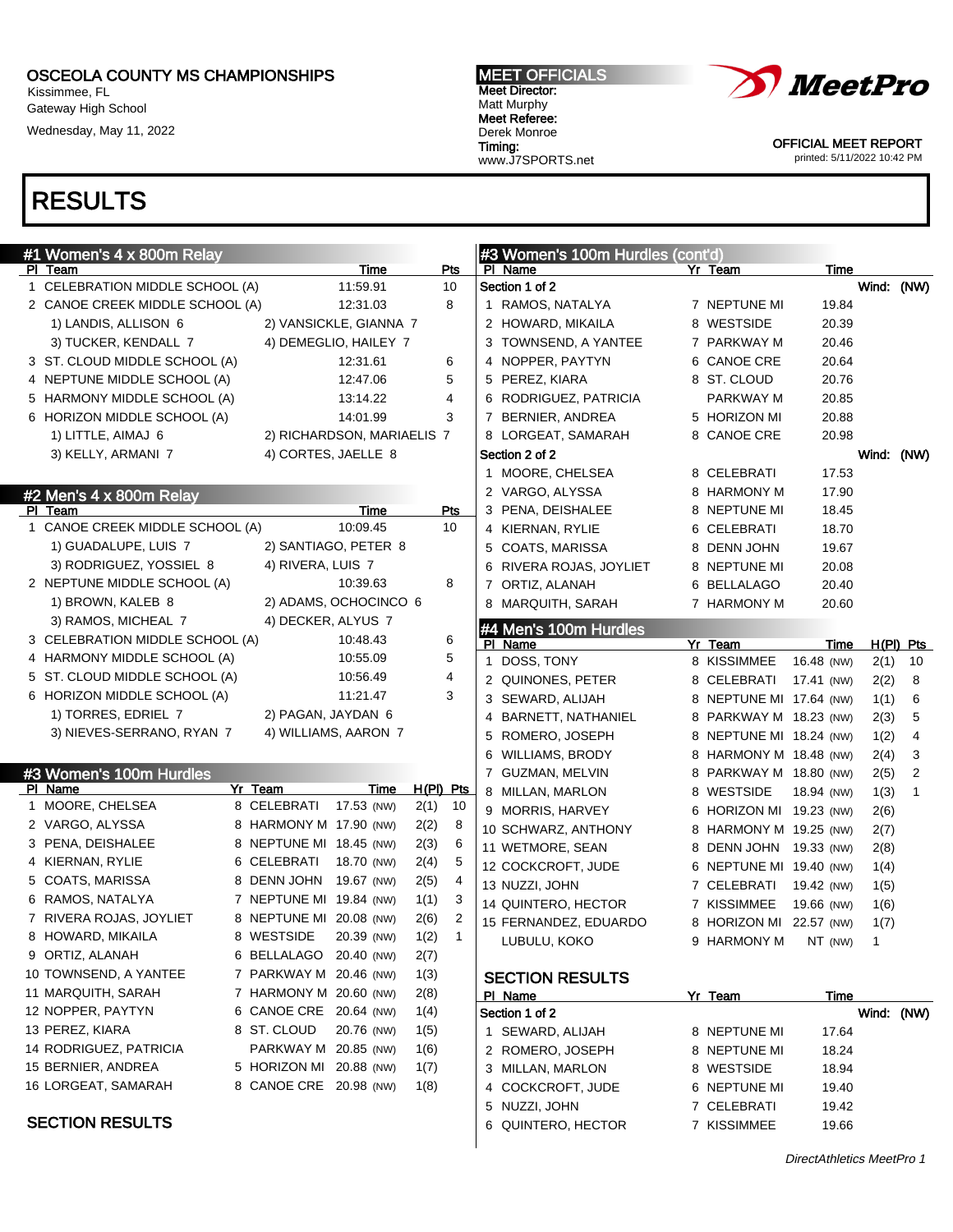Kissimmee, FL Gateway High School

Wednesday, May 11, 2022

# RESULTS

| #4 Men's 100m Hurdles (cont'd)          |                             |                |            |              | #5 Women's 100 Meters (cont'd) |                         |            |             |                |
|-----------------------------------------|-----------------------------|----------------|------------|--------------|--------------------------------|-------------------------|------------|-------------|----------------|
| PI Name                                 | Yr Team                     | Time           |            |              | PI Name                        | Yr Team                 | Time       |             |                |
| 7 FERNANDEZ, EDUARDO                    | 8 HORIZON MI                | 22.57          |            |              | 5 TURNER, NATALIA              | 7 NEPTUNE MI            | 13.69      |             |                |
| LUBULU, KOKO                            | 9 HARMONY M                 | ΝT             |            |              | 6 RIVERA, NAYELI               | 8 CELEBRATI             | 14.12      |             |                |
| Section 2 of 2                          |                             |                | Wind: (NW) |              | 7 STANLEY, KEYANNA             | 7 HORIZON MI            | 14.77      |             |                |
| 1 DOSS, TONY                            | 8 KISSIMMEE                 | 16.48          |            |              | 8 MEADOWS, SOPHIA              | 8 CELEBRATI             | 14.91      |             |                |
| 2 QUINONES, PETER                       | 8 CELEBRATI                 | 17.41          |            |              | #6 Men's 100 Meters            |                         |            |             |                |
| 3 BARNETT, NATHANIEL                    | 8 PARKWAY M                 | 18.23          |            |              | PI Name                        | Yr Team                 | Time       | $H(PI)$ Pts |                |
| 4 WILLIAMS, BRODY                       | 8 HARMONY M                 | 18.48          |            |              | 1 PETERMAN, JAMAINE            | 8 PARKWAY M 11.87 (NW)  |            | 2(1)        | 10             |
| 5 GUZMAN, MELVIN                        | 8 PARKWAY M                 | 18.80          |            |              | 2 BURGOS, JORDAN               | 8 HARMONY M 12.00 (NW)  |            | 2(2)        | 8              |
| 6 MORRIS, HARVEY                        | 6 HORIZON MI                | 19.23          |            |              | 3 BRADFORD, JAMARIO            | 8 PARKWAY M 12.02 (NW)  |            | 2(3)        | 6              |
| 7 SCHWARZ, ANTHONY                      | 8 HARMONY M                 | 19.25          |            |              | 4 BASSETTE, WEDLEY             | 7 HORIZON MI 12.09 (NW) |            | 2(4)        | 5              |
| 8 WETMORE, SEAN                         | 8 DENN JOHN                 | 19.33          |            |              | 5 WALKER, LARENZ               | 8 NEPTUNE MI 12.23 (NW) |            | 1(1)        | 4              |
| #5 Women's 100 Meters                   |                             |                |            |              | 6 PEREZ, JAYDEN                | 8 NEPTUNE MI 12.24 (NW) |            | 2(5)        | 3              |
| PI Name                                 | $\overline{Y}$ r Team       | Time           |            | $H(PI)$ Pts  | 7 NARANJO, JAKE                | 8 HARMONY M 12.41 (NW)  |            | 1(2)        | $\overline{2}$ |
| 1 BLOODWORH, JADA                       | 7 HARMONY M 12.94 (NW)      |                | 2(1)       | 10           | 8 JULIAN, ASHAUN               | 8 NEPTUNE MI 12.51 (NW) |            | 2(6)        | $\mathbf{1}$   |
| 2 BELL, CHAVORIA                        | 8 ST. CLOUD                 | 13.39 (NW)     | 2(2)       | 8            | 9 MEDINA-RODRIGUEZ, ANGEL      | 8 HARMONY M 12.51 (NW)  |            | 1(3)        |                |
| 3 BARBER, ALIYAH                        | 7 BELLALAGO 13.44 (NW)      |                | 2(3)       | 6            | 10 DORILAS, WISDOM             | 8 KISSIMMEE             | 12.68 (NW) | 1(4)        |                |
| 4 CALDERON, NATALIA                     | 8 HORIZON MI 13.46 (NW)     |                | 2(4)       | 5            | 11 WORRELL, AMARI              | 8 WESTSIDE              | 12.71 (NW) | 1(5)        |                |
| 5 TURNER, NATALIA                       | 7 NEPTUNE MI 13.69 (NW)     |                | 2(5)       | 4            | 12 JONES, BLAZE                | 7 HORIZON MI 12.72 (NW) |            | 2(7)        |                |
| 6 BRACY, KAIA                           | 8 HARMONY M 13.87 (NW)      |                | 1(1)       | 3            | 13 GARDNER, SAWYER             | 8 CELEBRATI             | 12.81 (NW) | 2(8)        |                |
| 7 TOWNSEND, A YANTEE                    | 7 PARKWAY M 14.05 (NW)      |                | 1(2)       | 2            | 14 PITMAN, LAVONTE             | ST. CLOUD               | 12.89 (NW) | 1(6)        |                |
| 8 RIVERA, NAYELI                        | 8 CELEBRATI                 | 14.12 (NW)     | 2(6)       | $\mathbf{1}$ | 15 BEVERLY, ANTHONY            | 8 KISSIMMEE             | 13.03 (NW) | 1(7)        |                |
| 9 CAMBRAN, LENYRA                       | 8 NEPTUNE MI 14.14 (NW)     |                | 1(3)       |              | 16 LOFTON, JANARI              | 8 PARKWAY M 13.04 (NW)  |            | 1(8)        |                |
| 10 MARKS, ALEXIS                        | 6 WESTSIDE                  | 14.17 (NW)     | 1(4)       |              |                                |                         |            |             |                |
|                                         | 6 CANOE CRE 14.30 (NW)      |                |            |              | <b>SECTION RESULTS</b>         |                         |            |             |                |
| 11 KASMI, AMEERA                        |                             |                | 1(5)       |              |                                |                         |            |             |                |
| 12 DECESARE, JULIETTA                   | 8 CELEBRATI                 | 14.32 (NW)     | 1(6)       |              | PI Name                        | Yr_Team                 | Time       |             |                |
| 13 MICHEL, EVEY                         | 7 DISCOVERY 14.45 (NW)      |                | 1(7)       |              | Section 1 of 2                 |                         |            | Wind: (NW)  |                |
| 14 VELEZ, ELIANY                        | 7 CANOE CRE 14.49 (NW)      |                | 1(8)       |              | 1 WALKER, LARENZ               | 8 NEPTUNE MI            | 12.23      |             |                |
| 15 STANLEY, KEYANNA                     | 7 HORIZON MI 14.77 (NW)     |                | 2(7)       |              | 2 NARANJO, JAKE                | 8 HARMONY M             | 12.41      |             |                |
| 16 MEADOWS, SOPHIA                      | 8 CELEBRATI                 | 14.91 (NW)     | 2(8)       |              | 3 MEDINA-RODRIGUEZ, ANGEL      | 8 HARMONY M             | 12.51      |             |                |
|                                         |                             |                |            |              | 4 DORILAS, WISDOM              | 8 KISSIMMEE             | 12.68      |             |                |
| <b>SECTION RESULTS</b>                  |                             |                |            |              | 5 WORRELL, AMARI               | 8 WESTSIDE              | 12.71      |             |                |
| PI Name                                 | Yr Team                     | Time           |            |              | 6 PITMAN, LAVONTE              | ST. CLOUD               | 12.89      |             |                |
| Section 1 of 2                          |                             |                | Wind: (NW) |              | 7 BEVERLY, ANTHONY             | 8 KISSIMMEE             | 13.03      |             |                |
| 1 BRACY, KAIA                           | 8 HARMONY M                 | 13.87          |            |              | 8 LOFTON, JANARI               | 8 PARKWAY M             | 13.04      |             |                |
| 2 TOWNSEND, A YANTEE                    | 7 PARKWAY M                 | 14.05          |            |              | Section 2 of 2                 |                         |            | Wind: (NW)  |                |
| 3 CAMBRAN, LENYRA                       | 8 NEPTUNE MI                | 14.14          |            |              | 1 PETERMAN, JAMAINE            | 8 PARKWAY M             | 11.87      |             |                |
| 4 MARKS, ALEXIS                         | 6 WESTSIDE                  | 14.17          |            |              | 2 BURGOS, JORDAN               | 8 HARMONY M             | 12.00      |             |                |
| 5 KASMI, AMEERA                         | 6 CANOE CRE                 | 14.30          |            |              | 3 BRADFORD, JAMARIO            | 8 PARKWAY M             | 12.02      |             |                |
| 6 DECESARE, JULIETTA                    | 8 CELEBRATI                 | 14.32          |            |              | 4 BASSETTE, WEDLEY             | 7 HORIZON MI            | 12.09      |             |                |
| 7 MICHEL, EVEY                          | 7 DISCOVERY                 | 14.45          |            |              | 5 PEREZ, JAYDEN                | 8 NEPTUNE MI            | 12.24      |             |                |
| 8 VELEZ, ELIANY                         | 7 CANOE CRE                 | 14.49          |            |              | 6 JULIAN, ASHAUN               | 8 NEPTUNE MI            | 12.51      |             |                |
| Section 2 of 2                          |                             |                | Wind: (NW) |              | 7 JONES, BLAZE                 | 7 HORIZON MI            | 12.72      |             |                |
| 1 BLOODWORH, JADA                       | 7 HARMONY M                 | 12.94          |            |              | 8 GARDNER, SAWYER              | 8 CELEBRATI             | 12.81      |             |                |
| 2 BELL, CHAVORIA                        | 8 ST. CLOUD                 | 13.39          |            |              |                                |                         |            |             |                |
| 3 BARBER, ALIYAH<br>4 CALDERON, NATALIA | 7 BELLALAGO<br>8 HORIZON MI | 13.44<br>13.46 |            |              |                                |                         |            |             |                |

 $\overline{\phantom{a}}$ 

MEET OFFICIALS Meet Director: Matt Murphy Meet Referee: Derek Monroe Timing: www.J7SPORTS.net



OFFICIAL MEET REPORT printed: 5/11/2022 10:42 PM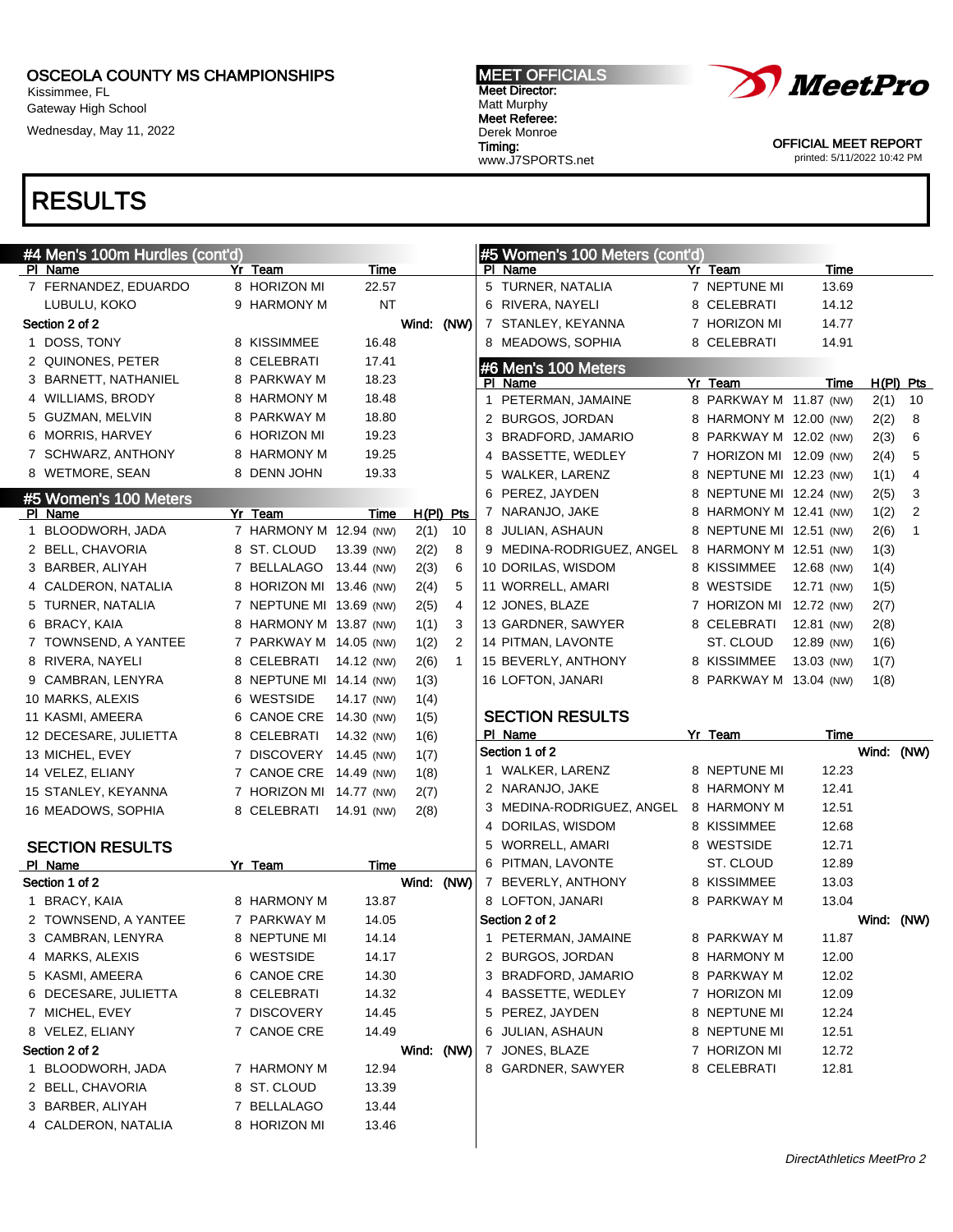Kissimmee, FL Gateway High School

Wednesday, May 11, 2022

#### MEET OFFICIALS Meet Director: Matt Murphy Meet Referee: Derek Monroe Timing:

www.J7SPORTS.net



OFFICIAL MEET REPORT printed: 5/11/2022 10:42 PM

| #7 Women's 1600 Meters        |                            |             |           |                | #9 Women's 4 x 100m Relay (cont'd)                                         |
|-------------------------------|----------------------------|-------------|-----------|----------------|----------------------------------------------------------------------------|
| PI Name                       | Yr Team                    | <u>Time</u> |           | Pts            | PI Team<br>$H(PI)$ Pts<br><b>Time</b>                                      |
| 1 CAMUS, ABBY                 | 6 HARMONY M                | 6:08.72     |           | 10             | 5 CELEBRATION MIDDLE SCHOOL (A)<br>57.76<br>2(5)<br>4                      |
| 2 SANDOVAL, ALISSON           | 7 ST. CLOUD                | 6:12.27     |           | 8              | 6 CANOE CREEK MIDDLE SCHOOL (A)<br>58.46<br>2(6)<br>3                      |
| 3 PRESCOTT, AUBREY            | 7 HARMONY M                | 6:13.57     |           | 6              | 7 BELLALAGO MIDDLE SCHOOL ACADEMY (A)<br>58.80<br>2(7)<br>$\overline{2}$   |
| 4 DECESARE, GIGI              | 8 CELEBRATI                | 6:24.25     |           | 5              | 1) MONTEROSSA, AMIRELYS 6<br>2) BAGUER, CHRISTINE 6                        |
| 5 SANTIAGO, SERENA            | 7 CELEBRATI                | 6:35.10     |           | 4              | 3) ORTIZ, ALANAH 6<br>4) BARBER, ALIYAH 7                                  |
| 6 WERK, GEORGIA               | 6 HARMONY M                | 6:40.27     |           | 3              | 8 PARKWAY MIDDLE SCHOOL - KISSIMMEE (A)<br>59.99<br>1(1)<br>$\overline{1}$ |
| 7 WHETSEL, MEAGAN             | 7 CELEBRATI                | 6:47.41     |           | $\overline{2}$ | 1) BYRD, MCKENZIE 7<br>2) GREEN, ZI' TERIA 8                               |
| 8 LANDIS, ALLISON             | 6 CANOE CRE                | 6:53.75     |           | $\mathbf{1}$   | 3) WOODARD, DAMICIA 7<br>4) TOWNSEND, A YANTEE 7                           |
| 9 ALVAREZ, MALLEIGH           | 7 NEPTUNE MI               | 7:07.07     |           |                | 9 DISCOVERY INTERMEDIATE SCHOOL (A)<br>1:03.47<br>1(2)                     |
| 10 WETZEL, ELLA               | ST. CLOUD                  | 7:13.00     |           |                | 1) LEWIS, BRIANNA 7<br>2) MICHEL, EVEY 7                                   |
| 11 VANSICKLE, GIANNA          | 7 CANOE CRE                | 7:17.88     |           |                | 3) HOOKS, KALIA 7<br>4) OTERO, YEILENYS 7                                  |
| 12 DEUS, KAYLA                | ST. CLOUD                  | 7:20.44     |           |                | 10 WESTSIDE MIDDLE SCHOOL (A)<br>1:08.13<br>1(3)                           |
| 13 TUCKER, KENDALL            | 7 CANOE CRE                | 7:37.73     |           |                | 1) RAINES, SAVANNAH<br>2) BLANCO, ANDREA 6                                 |
| 14 NUNEZ, AMELIA              | 6 CANOE CRE                | 7:40.13     |           |                | 4) YASELIS, ORTIZ-FONSECA 6<br>3) ROSAL, MEREDITH 6                        |
| 15 BENOUTTAS, SOFYA           | 8 HORIZON MI               | 7:46.35     |           |                |                                                                            |
| FROST, JADYN                  | 7 HARMONY M                | <b>NT</b>   |           |                | <b>SECTION RESULTS</b>                                                     |
|                               |                            |             |           |                | PI Team<br>Time                                                            |
| #8 Men's 1600 Meters          |                            |             |           |                | Section 1 of 2                                                             |
| PI Name                       | Yr Team                    | Time        |           | Pts            | 1 PARKWAY MIDDLE SCHOOL -KISSIMMEE (A)<br>59.99                            |
| 1 GUADALUPE, LUIS             | 7 CANOE CRE                | 5:24.71     |           | 10             | 2) GREEN, ZI' TERIA 8<br>1) BYRD, MCKENZIE 7                               |
| 2 MAURO, DOMINIC              | 8 HARMONY M                | 5:25.01     |           | 8              | 4) TOWNSEND, A YANTEE 7<br>3) WOODARD, DAMICIA 7                           |
| 3 CARRY, LANGSTON             | 6 NEPTUNE MI               | 5:26.83     |           | 6              | 2 DISCOVERY INTERMEDIATE SCHOOL (A)<br>1:03.47                             |
| 4 VONGPHRACHANH, MALECHI      | 7 CELEBRATI                | 5:27.98     |           | 5              | 1) LEWIS, BRIANNA 7<br>2) MICHEL, EVEY 7                                   |
| 5 RIVERA, LUIS                | 7 CANOE CRE                | 5:33.35     |           | 4              | 3) HOOKS, KALIA 7<br>4) OTERO, YEILENYS 7                                  |
| 6 FOX, JULIAN                 | 7 NEPTUNE MI               | 5:34.99     |           | 3              | 3 WESTSIDE MIDDLE SCHOOL (A)<br>1:08.13                                    |
| 7 ANTLE, ETHAN                | 7 NEPTUNE MI               | 5:38.81     |           | 2              | 2) BLANCO, ANDREA 6<br>1) RAINES, SAVANNAH                                 |
| 8 ANSBAUGH, BRODY             | 7 ST. CLOUD                | 5:38.82     |           | $\mathbf{1}$   | 4) YASELIS, ORTIZ-FONSECA 6<br>3) ROSAL, MEREDITH 6                        |
| 9 IGLESIAS, EINAR             | 7 NEPTUNE MI               | 5:39.34     |           |                | Section 2 of 2                                                             |
| 10 RODRIGUEZ, YOSSIEL         | 8 CANOE CRE                | 5:44.13     |           |                | 1 HARMONY MIDDLE SCHOOL (A)<br>54.64                                       |
| 11 BURSON, BYRON              | 8 HARMONY M                | 5:48.48     |           |                | 56.16<br>2 NEPTUNE MIDDLE SCHOOL (A)                                       |
| 12 BUTLER, ZAK                | HARMONY M                  | 5:52.25     |           |                | 2) RIVERA ROJAS, JOYLIET 8<br>1) LEE, CAELYN 7                             |
| 13 FOREHAND, EDWARD           | 8 CELEBRATI                | 5:53.94     |           |                | 4) TURNER, NATALIA 7<br>3) CAMBRAN, LENYRA 8                               |
| 14 TORRES, EDRIEL             | 7 HORIZON MI               | 6:08.10     |           |                | 3 HORIZON MIDDLE SCHOOL (A)<br>56.23                                       |
| 15 VENEGAS, ANTHONY           | 6 KISSIMMEE                | 6:10.57     |           |                | 2) MCGOWAN, COLBREY 8<br>1) PATTERSON, MAKAYLAH 8                          |
| 16 QUINTERO, HECTOR           | 7 KISSIMMEE                | 6:57.30     |           |                | 3) STANLEY, KEYANNA 7<br>4) CALDERON, NATALIA 8                            |
|                               |                            |             |           |                | 4 ST. CLOUD MIDDLE SCHOOL (A)<br>57.30                                     |
| #9 Women's 4 x 100m Relay     |                            |             |           |                | 5 CELEBRATION MIDDLE SCHOOL (A)<br>57.76                                   |
| PI Team                       |                            | Time        | H(PI) Pts |                | 6 CANOE CREEK MIDDLE SCHOOL (A)<br>58.46                                   |
| 1 HARMONY MIDDLE SCHOOL (A)   |                            | 54.64       | $2(1)$ 10 |                | 7 BELLALAGO MIDDLE SCHOOL ACADEMY (A)<br>58.80                             |
| 2 NEPTUNE MIDDLE SCHOOL (A)   |                            | 56.16       | 2(2)      | - 8            | 1) MONTEROSSA, AMIRELYS 6<br>2) BAGUER, CHRISTINE 6                        |
| 1) LEE, CAELYN 7              | 2) RIVERA ROJAS, JOYLIET 8 |             |           |                | 3) ORTIZ, ALANAH 6<br>4) BARBER, ALIYAH 7                                  |
| 3) CAMBRAN, LENYRA 8          | 4) TURNER, NATALIA 7       |             |           |                | #10 Men's 4 x 100m Relay                                                   |
| 3 HORIZON MIDDLE SCHOOL (A)   |                            | 56.23       | 2(3)      | 6              | PI Team<br>$H(PI)$ Pts<br>Time                                             |
| 1) PATTERSON, MAKAYLAH 8      | 2) MCGOWAN, COLBREY 8      |             |           |                | 1 PARKWAY MIDDLE SCHOOL -KISSIMMEE (A)<br>49.55<br>2(1)<br>-10             |
| 3) STANLEY, KEYANNA 7         | 4) CALDERON, NATALIA 8     |             |           |                | 1) BARNETT, NATHANIEL 8<br>2) BRADFORD, JAMARIO 8                          |
| 4 ST. CLOUD MIDDLE SCHOOL (A) |                            | 57.30       | 2(4)      | 5              | 3) LOFTON, JANARI 8<br>4) PETERMAN, JAMAINE 8                              |
|                               |                            |             |           |                |                                                                            |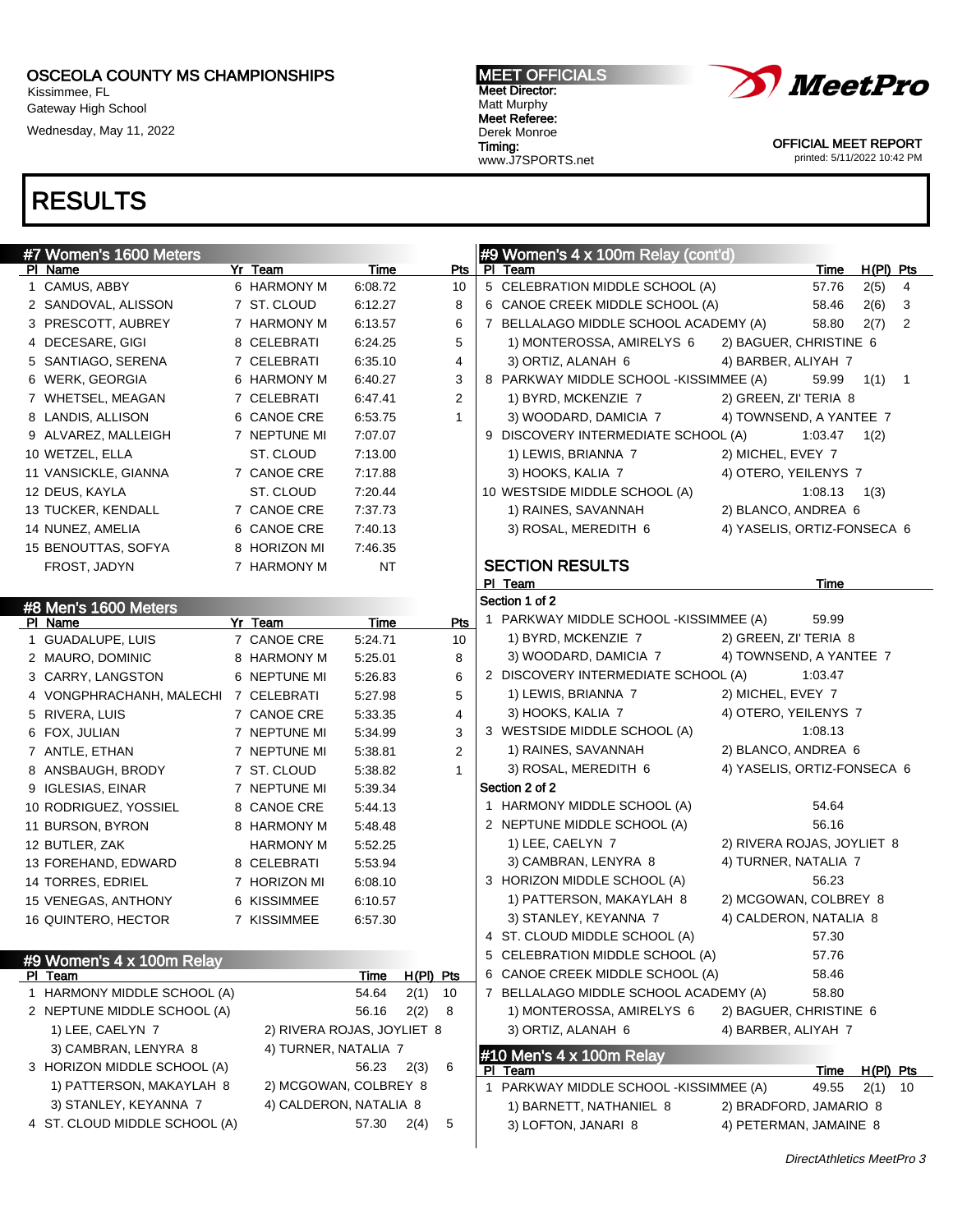Kissimmee, FL Gateway High School Wednesday, May 11, 2022

# RESULTS

MEET OFFICIALS Meet Director: Matt Murphy Meet Referee: Derek Monroe Timing: www.J7SPORTS.net



OFFICIAL MEET REPORT printed: 5/11/2022 10:42 PM

| #10 Men's 4 x 100m Relay (cont'd)                |                        |             |              | #11 Women's 400 Meters |               |             |             |              |
|--------------------------------------------------|------------------------|-------------|--------------|------------------------|---------------|-------------|-------------|--------------|
| PI Team                                          | <u>Time</u>            | $H(PI)$ Pts |              | PI Name                | Yr Team       | <b>Time</b> | $H(PI)$ Pts |              |
| 2 KISSIMMEE MIDDLE SCHOOL (A)                    | 50.62                  | 2(2)        | 8            | 1 BAGUER, CHRISTINE    | 6 BELLALAGO   | 1:05.30     | 2(1)        | 10           |
| 1) COLON APONTE, CESAR 8                         | 2) BEVERLY, ANTHONY 8  |             |              | 2 HUSBANDS, ELLAH      | 8 HARMONY M   | 1:08.39     | 2(2)        | 8            |
| 3) DORILAS, WISDOM 8                             | 4) DOSS, TONY 8        |             |              | 3 EADY, JAKYILAH       | 7 ST. CLOUD   | 1:09.37     | 2(3)        | 6            |
| 3 HORIZON MIDDLE SCHOOL (A)                      | 50.71                  | 1(1)        | 6            | 4 KIERNAN, RYLIE       | 6 CELEBRATI   | 1:11.69     | 2(4)        | 5            |
| 1) JONES, BLAZE 7                                | 2) JEAN, JOVANI 8      |             |              | 5 CORDERO, NEVAEH      | 6 NEPTUNE MI  | 1:12.62     | 2(5)        | 4            |
| 3) RIVERA, ZACHARY 6                             | 4) BASSETTE, WEDLEY 7  |             |              | 6 HOWARD, MIKAILA      | 8 WESTSIDE    | 1:14.25     | 1(1)        | 3            |
| 4 HARMONY MIDDLE SCHOOL (A)                      | 51.32                  | 2(3)        | 5            | 7 DIAZ, LIA            | 8 NEPTUNE MI  | 1:15.28     | 2(6)        | 2            |
| 5 CELEBRATION MIDDLE SCHOOL (A)                  | 53.02                  | 2(4)        | 4            | 8 CLEVENGER, KAILEI    | 6 ST. CLOUD   | 1:15.31     | 1(2)        | $\mathbf{1}$ |
| 1) NUZZI, SEAN 8                                 | 2) LONG, STEVEN 8      |             |              | 9 CARLSON, EMILY       | 7 HARMONY M   | 1:15.34     | 1(3)        |              |
| 3) GARDNER, SAWYER 8                             | 4) ESCABEDO, DIEGO 8   |             |              | 10 PERRY, GEORGIA      | 7 CELEBRATI   | 1:15.81     | 1(4)        |              |
| 6 ST. CLOUD MIDDLE SCHOOL (A)                    | 53.31                  | 1(2)        | 3            | 11 WILLIAMS, JAZALENA  | -- HORIZON MI | 1:16.34     | 1(5)        |              |
| 7 CANOE CREEK MIDDLE SCHOOL (A)                  | 55.32                  | 1(3)        | 2            | 12 PEREZ, AGLAE        | 8 HORIZON MI  | 1:16.76     | 1(6)        |              |
| 8 WESTSIDE MIDDLE SCHOOL (A)                     | 1:00.67                | 1(4)        | $\mathbf{1}$ | 13 COOK, KHLOE         | 7 HARMONY M   | 1:17.06     | 1(7)        |              |
| 1) GONZALEZ RIVERA, SAMUEL 6 2) SIMEON, QUINCY 6 |                        |             |              | 14 DEMEGLIO, HAILEY    | 7 CANOE CRE   | 1:17.64     | 1(8)        |              |
| 3) MOORE, KELLY 6                                | 4) LEWIS, DAMON 6      |             |              | 15 BROWN, LENICEA      | 7 HORIZON MI  | 1:18.05     | 2(7)        |              |
| NEPTUNE MIDDLE SCHOOL (A)                        | NT                     | 2           |              | 16 CRAWFORD, LILY      | 6 CELEBRATI   | 1:18.06     | 2(8)        |              |
| 1) SERRANO, HALO 7                               | 2) WALKER, LARENZ 8    |             |              |                        |               |             |             |              |
| 3) PEREZ, JAYDEN 8                               | 4) JULIAN, ASHAUN 8    |             |              | <b>SECTION RESULTS</b> |               |             |             |              |
|                                                  |                        |             |              | PI Name                | Yr Team       | Time        |             |              |
| <b>SECTION RESULTS</b>                           |                        |             |              | Section 1 of 2         |               |             |             |              |
| PI Team                                          | Time                   |             |              | 1 HOWARD, MIKAILA      | 8 WESTSIDE    | 1:14.25     |             |              |
| Section 1 of 2                                   |                        |             |              | 2 CLEVENGER, KAILEI    | 6 ST. CLOUD   | 1:15.31     |             |              |
| 1 HORIZON MIDDLE SCHOOL (A)                      | 50.71                  |             |              | 3 CARLSON, EMILY       | 7 HARMONY M   | 1:15.34     |             |              |
| 1) JONES, BLAZE 7                                | 2) JEAN, JOVANI 8      |             |              | 4 PERRY, GEORGIA       | 7 CELEBRATI   | 1:15.81     |             |              |
| 3) RIVERA, ZACHARY 6                             | 4) BASSETTE, WEDLEY 7  |             |              | 5 WILLIAMS, JAZALENA   | -- HORIZON MI | 1:16.34     |             |              |
| 2 ST. CLOUD MIDDLE SCHOOL (A)                    | 53.31                  |             |              | 6 PEREZ, AGLAE         | 8 HORIZON MI  | 1:16.76     |             |              |
| 3 CANOE CREEK MIDDLE SCHOOL (A)                  | 55.32                  |             |              | 7 COOK, KHLOE          | 7 HARMONY M   | 1:17.06     |             |              |
| 4 WESTSIDE MIDDLE SCHOOL (A)                     | 1:00.67                |             |              | 8 DEMEGLIO, HAILEY     | 7 CANOE CRE   | 1:17.64     |             |              |
| 1) GONZALEZ RIVERA, SAMUEL 6 2) SIMEON, QUINCY 6 |                        |             |              | Section 2 of 2         |               |             |             |              |
| 3) MOORE, KELLY 6                                | 4) LEWIS, DAMON 6      |             |              | 1 BAGUER, CHRISTINE    | 6 BELLALAGO   | 1:05.30     |             |              |
| Section 2 of 2                                   |                        |             |              | 2 HUSBANDS, ELLAH      | 8 HARMONY M   | 1:08.39     |             |              |
| 1 PARKWAY MIDDLE SCHOOL - KISSIMMEE (A)          | 49.55                  |             |              | 3 EADY, JAKYILAH       | 7 ST. CLOUD   | 1:09.37     |             |              |
| 1) BARNETT, NATHANIEL 8                          | 2) BRADFORD, JAMARIO 8 |             |              | 4 KIERNAN, RYLIE       | 6 CELEBRATI   | 1:11.69     |             |              |
| 3) LOFTON, JANARI 8                              | 4) PETERMAN, JAMAINE 8 |             |              | 5 CORDERO, NEVAEH      | 6 NEPTUNE MI  | 1:12.62     |             |              |
| 2 KISSIMMEE MIDDLE SCHOOL (A)                    | 50.62                  |             |              | 6 DIAZ, LIA            | 8 NEPTUNE MI  | 1:15.28     |             |              |
| 1) COLON APONTE, CESAR 8                         | 2) BEVERLY, ANTHONY 8  |             |              | 7 BROWN, LENICEA       | 7 HORIZON MI  | 1:18.05     |             |              |
| 3) DORILAS, WISDOM 8                             | 4) DOSS, TONY 8        |             |              | 8 CRAWFORD, LILY       | 6 CELEBRATI   | 1:18.06     |             |              |
| 3 HARMONY MIDDLE SCHOOL (A)                      | 51.32                  |             |              | #12 Men's 400 Meters   |               |             |             |              |
| 4 CELEBRATION MIDDLE SCHOOL (A)                  | 53.02                  |             |              | PI Name                | Yr Team       | <u>Time</u> | H(PI) Pts   |              |
| 1) NUZZI, SEAN 8                                 | 2) LONG, STEVEN 8      |             |              | 1 JULIAN, ASHAUN       | 8 NEPTUNE MI  | 58.10       | 2(1)        | 10           |
| 3) GARDNER, SAWYER 8                             | 4) ESCABEDO, DIEGO 8   |             |              | 2 LOPEZ, JORDAN        | 8 HORIZON MI  | 58.99       | 2(2)        | 8            |
| NEPTUNE MIDDLE SCHOOL (A)                        | NT                     |             |              | 3 NARANJO, JAKE        | 8 HARMONY M   | 59.07       | 2(3)        | 6            |
| 1) SERRANO, HALO 7                               | 2) WALKER, LARENZ 8    |             |              | 4 ROMERO, JOSEPH       | 8 NEPTUNE MI  | 59.81       | 2(4)        | 5            |
| 3) PEREZ, JAYDEN 8                               | 4) JULIAN, ASHAUN 8    |             |              | 5 CORY, BILLY          | 8 HARMONY M   | 1:00.38     | 1(1)        | 4            |
|                                                  |                        |             |              | 6 THOMAS, JADEN        | 8 PARKWAY M   | 1:00.99     | 2(5)        | 3            |

7 FABO, FABIANO 8 NEPTUNE MI 1:01.59 2(6) 2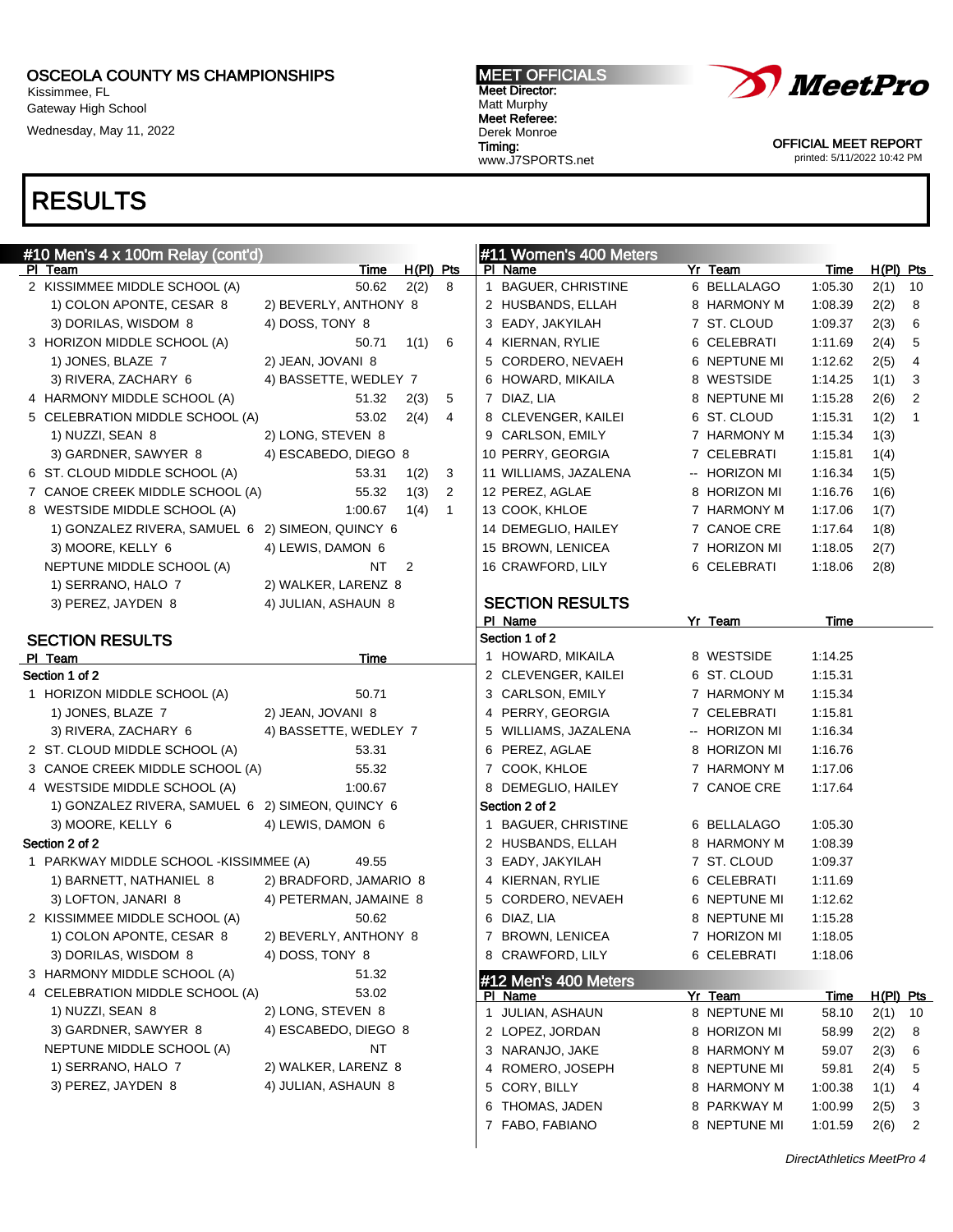Kissimmee, FL Gateway High School

Wednesday, May 11, 2022

#### MEET OFFICIALS Meet Director: Matt Murphy Meet Referee: Derek Monroe Timing: www.J7SPORTS.net



OFFICIAL MEET REPORT printed: 5/11/2022 10:42 PM

| Yr Team<br>$H(PI)$ Pts<br>Time<br>PI Name<br>Time<br>PI Name<br>Yr Team<br>Pts<br>8 BENKEN, OLIVER<br>8 HARMONY M<br>1:02.04<br>1(2)<br>$\mathbf{1}$<br>15 DEMEGLIO, HAILEY<br>7 CANOE CRE<br>3:16.57<br>2(7)<br>NT<br>9 ISARAPHANICH, JASON<br>8 ST. CLOUD<br>1:02.11<br>TIEDEMAN, LILY<br>HARMONY M<br>10 VICTOR, THOMAYSON<br>PARKWAY M<br>1:02.49<br>1(3)<br>8 WESTSIDE<br>1:02.87<br>11 WORRELL, AMARI<br>1(4)<br>#14 Men's 800 Meters<br>Time<br>1:04.52<br>PI Name<br>Yr Team<br>12 GUADALUPE, LUIS<br>7 CANOE CRE<br>1(5)<br><u>Pts</u><br>1 TORRES, ELIAS<br>8 NEPTUNE MI<br>2:25.90<br>10<br>6 WESTSIDE<br>1:04.54<br>13 BRICENO, SANTIAGO<br>1(6)<br>8<br>2 BURSON, BYRON<br>8 HARMONY M<br>2:28.48<br>7 HORIZON MI<br>14 ADOBAYA, JOHN<br>1:04.59<br>1(7)<br>6<br>7 KISSIMMEE<br>3 QUINTERO, HECTOR<br>2:31.64<br>1:05.88<br>2(8)<br>15 NUZZI, SEAN<br>8 CELEBRATI<br>5<br>4 FOX, JULIAN<br>7 NEPTUNE MI<br>2:32.87<br>8 DENN JOHN<br>1:07.09<br>1(8)<br>16 GARCIA, OSCAR<br>4<br>5 VONGPHRACHANH, MALECHI<br>7 CELEBRATI<br>2:33.07<br>3<br><b>SECTION RESULTS</b><br>6 ANTLE, ETHAN<br>7 NEPTUNE MI<br>2:33.75<br>$\overline{2}$<br>Time<br>7 CANOE CRE<br>PI Name<br>Yr Team<br>7 RIVERA, LUIS<br>2:35.22<br>Section 1 of 2<br>$\mathbf{1}$<br>8 GORDILS, NICOLAS<br>6 NEPTUNE MI<br>2:35.67<br>1 CORY, BILLY<br>8 HARMONY M<br>1:00.38<br>9 MAURO, DOMINIC<br>8 HARMONY M<br>2:38.43<br>8 HARMONY M<br>2 BENKEN, OLIVER<br>1:02.04<br>10 FOREHAND, EDWARD<br>8 CELEBRATI<br>2:38.73<br>PARKWAY M<br>3 VICTOR, THOMAYSON<br>1:02.49<br>8 WESTSIDE<br>11 MILLAN, MARLON<br>2:39.26<br>4 WORRELL, AMARI<br>8 WESTSIDE<br>1:02.87<br>12 WALLS, ETHAN<br>HARMONY M<br>2:40.03<br>5 GUADALUPE, LUIS<br>7 CANOE CRE<br>1:04.52<br>8 CANOE CRE<br>13 SANTIAGO, PETER<br>2:41.15<br>6 BRICENO, SANTIAGO<br>6 WESTSIDE<br>1:04.54<br>14 SELLERS, FABIAN<br>7 HARMONY M<br>2:42.13<br>7 HORIZON MI<br>7 ADOBAYA, JOHN<br>1:04.59<br>7 ST. CLOUD<br>15 ANSBAUGH, BRODY<br>2:43.56<br>8 DENN JOHN<br>8 GARCIA, OSCAR<br>1:07.09<br>NT<br>6 HORIZON MI<br>PAGAN, JAYDAN<br>Section 2 of 2<br>8 NEPTUNE MI<br>58.10<br>1 JULIAN, ASHAUN<br>#15 Women's 200 Meters<br>8 HORIZON MI<br>58.99<br>2 LOPEZ, JORDAN<br>PI Name<br>$H(PI)$ Pts<br>Yr Team<br>Time<br>8 HARMONY M<br>BLOODWORH, JADA<br>7 HARMONY M 27.20 (NW)<br>3 NARANJO, JAKE<br>59.07<br>2(1)<br>10<br>1<br>4 ROMERO, JOSEPH<br>8 NEPTUNE MI<br>2 TURNER, NATALIA<br>2(2)<br>8<br>59.81<br>7 NEPTUNE MI 28.30 (NW)<br>5 THOMAS, JADEN<br>8 PARKWAY M<br>7 ST. CLOUD<br>6<br>1:00.99<br>3 EADY, JAKYILAH<br>28.32 (NW)<br>2(3)<br>5<br>6 FABO, FABIANO<br>8 NEPTUNE MI<br>4 CALDERON, NATALIA<br>8 HORIZON MI 28.77 (NW)<br>2(4)<br>1:01.59<br>4<br>8 ST. CLOUD<br>GARY, KEMAURIA<br>2(5)<br>7 ISARAPHANICH, JASON<br>1:02.11<br>5<br>8 HARMONY M 29.24 (NW)<br>8 NUZZI, SEAN<br>8 CELEBRATI<br>3<br>1:05.88<br>6 MCGOWAN, COLBREY<br>8 HORIZON MI 29.37 (NW)<br>2(6)<br>$\overline{2}$<br>8 CELEBRATI<br>2(7)<br>7 MEADOWS, SOPHIA<br>29.45 (NW)<br>#13 Women's 800 Meters<br>8 ROCKNE, EMMERSON<br>HARMONY M 29.62 (NW)<br>1(1)<br>1<br>Yr Team<br>Time<br>Pts<br>PI Name<br>9 PENA, DEISHALEE<br>8 NEPTUNE MI 30.02 (NW)<br>1(2)<br>1 MODEL, ZOEY<br>8 CELEBRATI<br>2:51.18<br>10<br>10 KASMI, AMEERA<br>6 CANOE CRE 30.29 (NW)<br>1(3)<br>8<br>2 CAMUS, ABBY<br>6 HARMONY M<br>2:53.70<br>11 PATTERSON, MAKAYLAH<br>8 HORIZON MI 30.74 (NW)<br>2(8)<br>6<br>3 PRESCOTT, AUBREY<br>7 HARMONY M<br>2:53.85<br>12 YARBROUGH, JALISSA<br>1(4)<br>8 ST. CLOUD<br>30.77 (NW)<br>4 CORDERO, NEVAEH<br>6 NEPTUNE MI<br>2:57.67<br>5<br>13 LARROCHE, SOPHIA<br>7 WESTSIDE<br>31.34 (NW)<br>1(5)<br>5 USSERY, KATE<br>8 HARMONY M<br>2:59.14<br>4<br>14 QUIRINDINGO, JULIE<br>8 DENN JOHN<br>31.84 (NW)<br>1(6)<br>3<br>6 ASHLEY, LILLY<br>7 HARMONY M<br>3:00.99<br>15 VELEZ, ELIANY<br>7 CANOE CRE 32.33 (NW)<br>1(7)<br>2<br>7 WHETSEL, MEAGAN<br>7 CELEBRATI<br>3:01.01<br>7 DISCOVERY<br>TURPIN, AKEELAH<br>NT (NW)<br>1<br>$\mathbf{1}$<br>8 LYLES, BRYNN<br>7 CELEBRATI<br>3:01.67<br>9 SANTIAGO, SERENA<br>7 CELEBRATI<br>3:01.84<br><b>SECTION RESULTS</b><br>10 DECESARE, GIGI<br>8 CELEBRATI<br>3:07.04<br>Yr Team<br><b>PI</b> Name<br>Time<br>11 GAMBLE, NAYLAH<br>6 NEPTUNE MI<br>3:08.50<br>Wind: (NW)<br>Section 1 of 2<br>12 ALVAREZ, MALLEIGH<br>7 NEPTUNE MI<br>3:10.25<br>1 ROCKNE, EMMERSON<br><b>HARMONY M</b><br>29.62<br>13 WETZEL, ELLA<br>ST. CLOUD<br>3:14.20<br>2 PENA, DEISHALEE<br>8 NEPTUNE MI<br>30.02<br>14 RODRIGUEZ, BRIANNA<br>8 NEPTUNE MI<br>3:15.97<br>3 KASMI, AMEERA<br>6 CANOE CRE<br>30.29<br>DirectAthletics MeetPro 5 | #12 Men's 400 Meters (cont'd) |  |  | #13 Women's 800 Meters (cont'd) |  |  |  |
|---------------------------------------------------------------------------------------------------------------------------------------------------------------------------------------------------------------------------------------------------------------------------------------------------------------------------------------------------------------------------------------------------------------------------------------------------------------------------------------------------------------------------------------------------------------------------------------------------------------------------------------------------------------------------------------------------------------------------------------------------------------------------------------------------------------------------------------------------------------------------------------------------------------------------------------------------------------------------------------------------------------------------------------------------------------------------------------------------------------------------------------------------------------------------------------------------------------------------------------------------------------------------------------------------------------------------------------------------------------------------------------------------------------------------------------------------------------------------------------------------------------------------------------------------------------------------------------------------------------------------------------------------------------------------------------------------------------------------------------------------------------------------------------------------------------------------------------------------------------------------------------------------------------------------------------------------------------------------------------------------------------------------------------------------------------------------------------------------------------------------------------------------------------------------------------------------------------------------------------------------------------------------------------------------------------------------------------------------------------------------------------------------------------------------------------------------------------------------------------------------------------------------------------------------------------------------------------------------------------------------------------------------------------------------------------------------------------------------------------------------------------------------------------------------------------------------------------------------------------------------------------------------------------------------------------------------------------------------------------------------------------------------------------------------------------------------------------------------------------------------------------------------------------------------------------------------------------------------------------------------------------------------------------------------------------------------------------------------------------------------------------------------------------------------------------------------------------------------------------------------------------------------------------------------------------------------------------------------------------------------------------------------------------------------------------------------------------------------------------------------------------------------------------------------------------------------------------------------------------------------------------------------------------------------------------------------------------------------------------------------------------------------------------------------------------------------------------------------------------------------------------------------------------------------------------------------------------------------------------------------------------------------------------------------------------------------------------------------------------------------------------------------------------------------------------------------------------------------------------------------------------------------------------------------------------------------------------------------------------------------|-------------------------------|--|--|---------------------------------|--|--|--|
|                                                                                                                                                                                                                                                                                                                                                                                                                                                                                                                                                                                                                                                                                                                                                                                                                                                                                                                                                                                                                                                                                                                                                                                                                                                                                                                                                                                                                                                                                                                                                                                                                                                                                                                                                                                                                                                                                                                                                                                                                                                                                                                                                                                                                                                                                                                                                                                                                                                                                                                                                                                                                                                                                                                                                                                                                                                                                                                                                                                                                                                                                                                                                                                                                                                                                                                                                                                                                                                                                                                                                                                                                                                                                                                                                                                                                                                                                                                                                                                                                                                                                                                                                                                                                                                                                                                                                                                                                                                                                                                                                                                                                           |                               |  |  |                                 |  |  |  |
|                                                                                                                                                                                                                                                                                                                                                                                                                                                                                                                                                                                                                                                                                                                                                                                                                                                                                                                                                                                                                                                                                                                                                                                                                                                                                                                                                                                                                                                                                                                                                                                                                                                                                                                                                                                                                                                                                                                                                                                                                                                                                                                                                                                                                                                                                                                                                                                                                                                                                                                                                                                                                                                                                                                                                                                                                                                                                                                                                                                                                                                                                                                                                                                                                                                                                                                                                                                                                                                                                                                                                                                                                                                                                                                                                                                                                                                                                                                                                                                                                                                                                                                                                                                                                                                                                                                                                                                                                                                                                                                                                                                                                           |                               |  |  |                                 |  |  |  |
|                                                                                                                                                                                                                                                                                                                                                                                                                                                                                                                                                                                                                                                                                                                                                                                                                                                                                                                                                                                                                                                                                                                                                                                                                                                                                                                                                                                                                                                                                                                                                                                                                                                                                                                                                                                                                                                                                                                                                                                                                                                                                                                                                                                                                                                                                                                                                                                                                                                                                                                                                                                                                                                                                                                                                                                                                                                                                                                                                                                                                                                                                                                                                                                                                                                                                                                                                                                                                                                                                                                                                                                                                                                                                                                                                                                                                                                                                                                                                                                                                                                                                                                                                                                                                                                                                                                                                                                                                                                                                                                                                                                                                           |                               |  |  |                                 |  |  |  |
|                                                                                                                                                                                                                                                                                                                                                                                                                                                                                                                                                                                                                                                                                                                                                                                                                                                                                                                                                                                                                                                                                                                                                                                                                                                                                                                                                                                                                                                                                                                                                                                                                                                                                                                                                                                                                                                                                                                                                                                                                                                                                                                                                                                                                                                                                                                                                                                                                                                                                                                                                                                                                                                                                                                                                                                                                                                                                                                                                                                                                                                                                                                                                                                                                                                                                                                                                                                                                                                                                                                                                                                                                                                                                                                                                                                                                                                                                                                                                                                                                                                                                                                                                                                                                                                                                                                                                                                                                                                                                                                                                                                                                           |                               |  |  |                                 |  |  |  |
|                                                                                                                                                                                                                                                                                                                                                                                                                                                                                                                                                                                                                                                                                                                                                                                                                                                                                                                                                                                                                                                                                                                                                                                                                                                                                                                                                                                                                                                                                                                                                                                                                                                                                                                                                                                                                                                                                                                                                                                                                                                                                                                                                                                                                                                                                                                                                                                                                                                                                                                                                                                                                                                                                                                                                                                                                                                                                                                                                                                                                                                                                                                                                                                                                                                                                                                                                                                                                                                                                                                                                                                                                                                                                                                                                                                                                                                                                                                                                                                                                                                                                                                                                                                                                                                                                                                                                                                                                                                                                                                                                                                                                           |                               |  |  |                                 |  |  |  |
|                                                                                                                                                                                                                                                                                                                                                                                                                                                                                                                                                                                                                                                                                                                                                                                                                                                                                                                                                                                                                                                                                                                                                                                                                                                                                                                                                                                                                                                                                                                                                                                                                                                                                                                                                                                                                                                                                                                                                                                                                                                                                                                                                                                                                                                                                                                                                                                                                                                                                                                                                                                                                                                                                                                                                                                                                                                                                                                                                                                                                                                                                                                                                                                                                                                                                                                                                                                                                                                                                                                                                                                                                                                                                                                                                                                                                                                                                                                                                                                                                                                                                                                                                                                                                                                                                                                                                                                                                                                                                                                                                                                                                           |                               |  |  |                                 |  |  |  |
|                                                                                                                                                                                                                                                                                                                                                                                                                                                                                                                                                                                                                                                                                                                                                                                                                                                                                                                                                                                                                                                                                                                                                                                                                                                                                                                                                                                                                                                                                                                                                                                                                                                                                                                                                                                                                                                                                                                                                                                                                                                                                                                                                                                                                                                                                                                                                                                                                                                                                                                                                                                                                                                                                                                                                                                                                                                                                                                                                                                                                                                                                                                                                                                                                                                                                                                                                                                                                                                                                                                                                                                                                                                                                                                                                                                                                                                                                                                                                                                                                                                                                                                                                                                                                                                                                                                                                                                                                                                                                                                                                                                                                           |                               |  |  |                                 |  |  |  |
|                                                                                                                                                                                                                                                                                                                                                                                                                                                                                                                                                                                                                                                                                                                                                                                                                                                                                                                                                                                                                                                                                                                                                                                                                                                                                                                                                                                                                                                                                                                                                                                                                                                                                                                                                                                                                                                                                                                                                                                                                                                                                                                                                                                                                                                                                                                                                                                                                                                                                                                                                                                                                                                                                                                                                                                                                                                                                                                                                                                                                                                                                                                                                                                                                                                                                                                                                                                                                                                                                                                                                                                                                                                                                                                                                                                                                                                                                                                                                                                                                                                                                                                                                                                                                                                                                                                                                                                                                                                                                                                                                                                                                           |                               |  |  |                                 |  |  |  |
|                                                                                                                                                                                                                                                                                                                                                                                                                                                                                                                                                                                                                                                                                                                                                                                                                                                                                                                                                                                                                                                                                                                                                                                                                                                                                                                                                                                                                                                                                                                                                                                                                                                                                                                                                                                                                                                                                                                                                                                                                                                                                                                                                                                                                                                                                                                                                                                                                                                                                                                                                                                                                                                                                                                                                                                                                                                                                                                                                                                                                                                                                                                                                                                                                                                                                                                                                                                                                                                                                                                                                                                                                                                                                                                                                                                                                                                                                                                                                                                                                                                                                                                                                                                                                                                                                                                                                                                                                                                                                                                                                                                                                           |                               |  |  |                                 |  |  |  |
|                                                                                                                                                                                                                                                                                                                                                                                                                                                                                                                                                                                                                                                                                                                                                                                                                                                                                                                                                                                                                                                                                                                                                                                                                                                                                                                                                                                                                                                                                                                                                                                                                                                                                                                                                                                                                                                                                                                                                                                                                                                                                                                                                                                                                                                                                                                                                                                                                                                                                                                                                                                                                                                                                                                                                                                                                                                                                                                                                                                                                                                                                                                                                                                                                                                                                                                                                                                                                                                                                                                                                                                                                                                                                                                                                                                                                                                                                                                                                                                                                                                                                                                                                                                                                                                                                                                                                                                                                                                                                                                                                                                                                           |                               |  |  |                                 |  |  |  |
|                                                                                                                                                                                                                                                                                                                                                                                                                                                                                                                                                                                                                                                                                                                                                                                                                                                                                                                                                                                                                                                                                                                                                                                                                                                                                                                                                                                                                                                                                                                                                                                                                                                                                                                                                                                                                                                                                                                                                                                                                                                                                                                                                                                                                                                                                                                                                                                                                                                                                                                                                                                                                                                                                                                                                                                                                                                                                                                                                                                                                                                                                                                                                                                                                                                                                                                                                                                                                                                                                                                                                                                                                                                                                                                                                                                                                                                                                                                                                                                                                                                                                                                                                                                                                                                                                                                                                                                                                                                                                                                                                                                                                           |                               |  |  |                                 |  |  |  |
|                                                                                                                                                                                                                                                                                                                                                                                                                                                                                                                                                                                                                                                                                                                                                                                                                                                                                                                                                                                                                                                                                                                                                                                                                                                                                                                                                                                                                                                                                                                                                                                                                                                                                                                                                                                                                                                                                                                                                                                                                                                                                                                                                                                                                                                                                                                                                                                                                                                                                                                                                                                                                                                                                                                                                                                                                                                                                                                                                                                                                                                                                                                                                                                                                                                                                                                                                                                                                                                                                                                                                                                                                                                                                                                                                                                                                                                                                                                                                                                                                                                                                                                                                                                                                                                                                                                                                                                                                                                                                                                                                                                                                           |                               |  |  |                                 |  |  |  |
|                                                                                                                                                                                                                                                                                                                                                                                                                                                                                                                                                                                                                                                                                                                                                                                                                                                                                                                                                                                                                                                                                                                                                                                                                                                                                                                                                                                                                                                                                                                                                                                                                                                                                                                                                                                                                                                                                                                                                                                                                                                                                                                                                                                                                                                                                                                                                                                                                                                                                                                                                                                                                                                                                                                                                                                                                                                                                                                                                                                                                                                                                                                                                                                                                                                                                                                                                                                                                                                                                                                                                                                                                                                                                                                                                                                                                                                                                                                                                                                                                                                                                                                                                                                                                                                                                                                                                                                                                                                                                                                                                                                                                           |                               |  |  |                                 |  |  |  |
|                                                                                                                                                                                                                                                                                                                                                                                                                                                                                                                                                                                                                                                                                                                                                                                                                                                                                                                                                                                                                                                                                                                                                                                                                                                                                                                                                                                                                                                                                                                                                                                                                                                                                                                                                                                                                                                                                                                                                                                                                                                                                                                                                                                                                                                                                                                                                                                                                                                                                                                                                                                                                                                                                                                                                                                                                                                                                                                                                                                                                                                                                                                                                                                                                                                                                                                                                                                                                                                                                                                                                                                                                                                                                                                                                                                                                                                                                                                                                                                                                                                                                                                                                                                                                                                                                                                                                                                                                                                                                                                                                                                                                           |                               |  |  |                                 |  |  |  |
|                                                                                                                                                                                                                                                                                                                                                                                                                                                                                                                                                                                                                                                                                                                                                                                                                                                                                                                                                                                                                                                                                                                                                                                                                                                                                                                                                                                                                                                                                                                                                                                                                                                                                                                                                                                                                                                                                                                                                                                                                                                                                                                                                                                                                                                                                                                                                                                                                                                                                                                                                                                                                                                                                                                                                                                                                                                                                                                                                                                                                                                                                                                                                                                                                                                                                                                                                                                                                                                                                                                                                                                                                                                                                                                                                                                                                                                                                                                                                                                                                                                                                                                                                                                                                                                                                                                                                                                                                                                                                                                                                                                                                           |                               |  |  |                                 |  |  |  |
|                                                                                                                                                                                                                                                                                                                                                                                                                                                                                                                                                                                                                                                                                                                                                                                                                                                                                                                                                                                                                                                                                                                                                                                                                                                                                                                                                                                                                                                                                                                                                                                                                                                                                                                                                                                                                                                                                                                                                                                                                                                                                                                                                                                                                                                                                                                                                                                                                                                                                                                                                                                                                                                                                                                                                                                                                                                                                                                                                                                                                                                                                                                                                                                                                                                                                                                                                                                                                                                                                                                                                                                                                                                                                                                                                                                                                                                                                                                                                                                                                                                                                                                                                                                                                                                                                                                                                                                                                                                                                                                                                                                                                           |                               |  |  |                                 |  |  |  |
|                                                                                                                                                                                                                                                                                                                                                                                                                                                                                                                                                                                                                                                                                                                                                                                                                                                                                                                                                                                                                                                                                                                                                                                                                                                                                                                                                                                                                                                                                                                                                                                                                                                                                                                                                                                                                                                                                                                                                                                                                                                                                                                                                                                                                                                                                                                                                                                                                                                                                                                                                                                                                                                                                                                                                                                                                                                                                                                                                                                                                                                                                                                                                                                                                                                                                                                                                                                                                                                                                                                                                                                                                                                                                                                                                                                                                                                                                                                                                                                                                                                                                                                                                                                                                                                                                                                                                                                                                                                                                                                                                                                                                           |                               |  |  |                                 |  |  |  |
|                                                                                                                                                                                                                                                                                                                                                                                                                                                                                                                                                                                                                                                                                                                                                                                                                                                                                                                                                                                                                                                                                                                                                                                                                                                                                                                                                                                                                                                                                                                                                                                                                                                                                                                                                                                                                                                                                                                                                                                                                                                                                                                                                                                                                                                                                                                                                                                                                                                                                                                                                                                                                                                                                                                                                                                                                                                                                                                                                                                                                                                                                                                                                                                                                                                                                                                                                                                                                                                                                                                                                                                                                                                                                                                                                                                                                                                                                                                                                                                                                                                                                                                                                                                                                                                                                                                                                                                                                                                                                                                                                                                                                           |                               |  |  |                                 |  |  |  |
|                                                                                                                                                                                                                                                                                                                                                                                                                                                                                                                                                                                                                                                                                                                                                                                                                                                                                                                                                                                                                                                                                                                                                                                                                                                                                                                                                                                                                                                                                                                                                                                                                                                                                                                                                                                                                                                                                                                                                                                                                                                                                                                                                                                                                                                                                                                                                                                                                                                                                                                                                                                                                                                                                                                                                                                                                                                                                                                                                                                                                                                                                                                                                                                                                                                                                                                                                                                                                                                                                                                                                                                                                                                                                                                                                                                                                                                                                                                                                                                                                                                                                                                                                                                                                                                                                                                                                                                                                                                                                                                                                                                                                           |                               |  |  |                                 |  |  |  |
|                                                                                                                                                                                                                                                                                                                                                                                                                                                                                                                                                                                                                                                                                                                                                                                                                                                                                                                                                                                                                                                                                                                                                                                                                                                                                                                                                                                                                                                                                                                                                                                                                                                                                                                                                                                                                                                                                                                                                                                                                                                                                                                                                                                                                                                                                                                                                                                                                                                                                                                                                                                                                                                                                                                                                                                                                                                                                                                                                                                                                                                                                                                                                                                                                                                                                                                                                                                                                                                                                                                                                                                                                                                                                                                                                                                                                                                                                                                                                                                                                                                                                                                                                                                                                                                                                                                                                                                                                                                                                                                                                                                                                           |                               |  |  |                                 |  |  |  |
|                                                                                                                                                                                                                                                                                                                                                                                                                                                                                                                                                                                                                                                                                                                                                                                                                                                                                                                                                                                                                                                                                                                                                                                                                                                                                                                                                                                                                                                                                                                                                                                                                                                                                                                                                                                                                                                                                                                                                                                                                                                                                                                                                                                                                                                                                                                                                                                                                                                                                                                                                                                                                                                                                                                                                                                                                                                                                                                                                                                                                                                                                                                                                                                                                                                                                                                                                                                                                                                                                                                                                                                                                                                                                                                                                                                                                                                                                                                                                                                                                                                                                                                                                                                                                                                                                                                                                                                                                                                                                                                                                                                                                           |                               |  |  |                                 |  |  |  |
|                                                                                                                                                                                                                                                                                                                                                                                                                                                                                                                                                                                                                                                                                                                                                                                                                                                                                                                                                                                                                                                                                                                                                                                                                                                                                                                                                                                                                                                                                                                                                                                                                                                                                                                                                                                                                                                                                                                                                                                                                                                                                                                                                                                                                                                                                                                                                                                                                                                                                                                                                                                                                                                                                                                                                                                                                                                                                                                                                                                                                                                                                                                                                                                                                                                                                                                                                                                                                                                                                                                                                                                                                                                                                                                                                                                                                                                                                                                                                                                                                                                                                                                                                                                                                                                                                                                                                                                                                                                                                                                                                                                                                           |                               |  |  |                                 |  |  |  |
|                                                                                                                                                                                                                                                                                                                                                                                                                                                                                                                                                                                                                                                                                                                                                                                                                                                                                                                                                                                                                                                                                                                                                                                                                                                                                                                                                                                                                                                                                                                                                                                                                                                                                                                                                                                                                                                                                                                                                                                                                                                                                                                                                                                                                                                                                                                                                                                                                                                                                                                                                                                                                                                                                                                                                                                                                                                                                                                                                                                                                                                                                                                                                                                                                                                                                                                                                                                                                                                                                                                                                                                                                                                                                                                                                                                                                                                                                                                                                                                                                                                                                                                                                                                                                                                                                                                                                                                                                                                                                                                                                                                                                           |                               |  |  |                                 |  |  |  |
|                                                                                                                                                                                                                                                                                                                                                                                                                                                                                                                                                                                                                                                                                                                                                                                                                                                                                                                                                                                                                                                                                                                                                                                                                                                                                                                                                                                                                                                                                                                                                                                                                                                                                                                                                                                                                                                                                                                                                                                                                                                                                                                                                                                                                                                                                                                                                                                                                                                                                                                                                                                                                                                                                                                                                                                                                                                                                                                                                                                                                                                                                                                                                                                                                                                                                                                                                                                                                                                                                                                                                                                                                                                                                                                                                                                                                                                                                                                                                                                                                                                                                                                                                                                                                                                                                                                                                                                                                                                                                                                                                                                                                           |                               |  |  |                                 |  |  |  |
|                                                                                                                                                                                                                                                                                                                                                                                                                                                                                                                                                                                                                                                                                                                                                                                                                                                                                                                                                                                                                                                                                                                                                                                                                                                                                                                                                                                                                                                                                                                                                                                                                                                                                                                                                                                                                                                                                                                                                                                                                                                                                                                                                                                                                                                                                                                                                                                                                                                                                                                                                                                                                                                                                                                                                                                                                                                                                                                                                                                                                                                                                                                                                                                                                                                                                                                                                                                                                                                                                                                                                                                                                                                                                                                                                                                                                                                                                                                                                                                                                                                                                                                                                                                                                                                                                                                                                                                                                                                                                                                                                                                                                           |                               |  |  |                                 |  |  |  |
|                                                                                                                                                                                                                                                                                                                                                                                                                                                                                                                                                                                                                                                                                                                                                                                                                                                                                                                                                                                                                                                                                                                                                                                                                                                                                                                                                                                                                                                                                                                                                                                                                                                                                                                                                                                                                                                                                                                                                                                                                                                                                                                                                                                                                                                                                                                                                                                                                                                                                                                                                                                                                                                                                                                                                                                                                                                                                                                                                                                                                                                                                                                                                                                                                                                                                                                                                                                                                                                                                                                                                                                                                                                                                                                                                                                                                                                                                                                                                                                                                                                                                                                                                                                                                                                                                                                                                                                                                                                                                                                                                                                                                           |                               |  |  |                                 |  |  |  |
|                                                                                                                                                                                                                                                                                                                                                                                                                                                                                                                                                                                                                                                                                                                                                                                                                                                                                                                                                                                                                                                                                                                                                                                                                                                                                                                                                                                                                                                                                                                                                                                                                                                                                                                                                                                                                                                                                                                                                                                                                                                                                                                                                                                                                                                                                                                                                                                                                                                                                                                                                                                                                                                                                                                                                                                                                                                                                                                                                                                                                                                                                                                                                                                                                                                                                                                                                                                                                                                                                                                                                                                                                                                                                                                                                                                                                                                                                                                                                                                                                                                                                                                                                                                                                                                                                                                                                                                                                                                                                                                                                                                                                           |                               |  |  |                                 |  |  |  |
|                                                                                                                                                                                                                                                                                                                                                                                                                                                                                                                                                                                                                                                                                                                                                                                                                                                                                                                                                                                                                                                                                                                                                                                                                                                                                                                                                                                                                                                                                                                                                                                                                                                                                                                                                                                                                                                                                                                                                                                                                                                                                                                                                                                                                                                                                                                                                                                                                                                                                                                                                                                                                                                                                                                                                                                                                                                                                                                                                                                                                                                                                                                                                                                                                                                                                                                                                                                                                                                                                                                                                                                                                                                                                                                                                                                                                                                                                                                                                                                                                                                                                                                                                                                                                                                                                                                                                                                                                                                                                                                                                                                                                           |                               |  |  |                                 |  |  |  |
|                                                                                                                                                                                                                                                                                                                                                                                                                                                                                                                                                                                                                                                                                                                                                                                                                                                                                                                                                                                                                                                                                                                                                                                                                                                                                                                                                                                                                                                                                                                                                                                                                                                                                                                                                                                                                                                                                                                                                                                                                                                                                                                                                                                                                                                                                                                                                                                                                                                                                                                                                                                                                                                                                                                                                                                                                                                                                                                                                                                                                                                                                                                                                                                                                                                                                                                                                                                                                                                                                                                                                                                                                                                                                                                                                                                                                                                                                                                                                                                                                                                                                                                                                                                                                                                                                                                                                                                                                                                                                                                                                                                                                           |                               |  |  |                                 |  |  |  |
|                                                                                                                                                                                                                                                                                                                                                                                                                                                                                                                                                                                                                                                                                                                                                                                                                                                                                                                                                                                                                                                                                                                                                                                                                                                                                                                                                                                                                                                                                                                                                                                                                                                                                                                                                                                                                                                                                                                                                                                                                                                                                                                                                                                                                                                                                                                                                                                                                                                                                                                                                                                                                                                                                                                                                                                                                                                                                                                                                                                                                                                                                                                                                                                                                                                                                                                                                                                                                                                                                                                                                                                                                                                                                                                                                                                                                                                                                                                                                                                                                                                                                                                                                                                                                                                                                                                                                                                                                                                                                                                                                                                                                           |                               |  |  |                                 |  |  |  |
|                                                                                                                                                                                                                                                                                                                                                                                                                                                                                                                                                                                                                                                                                                                                                                                                                                                                                                                                                                                                                                                                                                                                                                                                                                                                                                                                                                                                                                                                                                                                                                                                                                                                                                                                                                                                                                                                                                                                                                                                                                                                                                                                                                                                                                                                                                                                                                                                                                                                                                                                                                                                                                                                                                                                                                                                                                                                                                                                                                                                                                                                                                                                                                                                                                                                                                                                                                                                                                                                                                                                                                                                                                                                                                                                                                                                                                                                                                                                                                                                                                                                                                                                                                                                                                                                                                                                                                                                                                                                                                                                                                                                                           |                               |  |  |                                 |  |  |  |
|                                                                                                                                                                                                                                                                                                                                                                                                                                                                                                                                                                                                                                                                                                                                                                                                                                                                                                                                                                                                                                                                                                                                                                                                                                                                                                                                                                                                                                                                                                                                                                                                                                                                                                                                                                                                                                                                                                                                                                                                                                                                                                                                                                                                                                                                                                                                                                                                                                                                                                                                                                                                                                                                                                                                                                                                                                                                                                                                                                                                                                                                                                                                                                                                                                                                                                                                                                                                                                                                                                                                                                                                                                                                                                                                                                                                                                                                                                                                                                                                                                                                                                                                                                                                                                                                                                                                                                                                                                                                                                                                                                                                                           |                               |  |  |                                 |  |  |  |
|                                                                                                                                                                                                                                                                                                                                                                                                                                                                                                                                                                                                                                                                                                                                                                                                                                                                                                                                                                                                                                                                                                                                                                                                                                                                                                                                                                                                                                                                                                                                                                                                                                                                                                                                                                                                                                                                                                                                                                                                                                                                                                                                                                                                                                                                                                                                                                                                                                                                                                                                                                                                                                                                                                                                                                                                                                                                                                                                                                                                                                                                                                                                                                                                                                                                                                                                                                                                                                                                                                                                                                                                                                                                                                                                                                                                                                                                                                                                                                                                                                                                                                                                                                                                                                                                                                                                                                                                                                                                                                                                                                                                                           |                               |  |  |                                 |  |  |  |
|                                                                                                                                                                                                                                                                                                                                                                                                                                                                                                                                                                                                                                                                                                                                                                                                                                                                                                                                                                                                                                                                                                                                                                                                                                                                                                                                                                                                                                                                                                                                                                                                                                                                                                                                                                                                                                                                                                                                                                                                                                                                                                                                                                                                                                                                                                                                                                                                                                                                                                                                                                                                                                                                                                                                                                                                                                                                                                                                                                                                                                                                                                                                                                                                                                                                                                                                                                                                                                                                                                                                                                                                                                                                                                                                                                                                                                                                                                                                                                                                                                                                                                                                                                                                                                                                                                                                                                                                                                                                                                                                                                                                                           |                               |  |  |                                 |  |  |  |
|                                                                                                                                                                                                                                                                                                                                                                                                                                                                                                                                                                                                                                                                                                                                                                                                                                                                                                                                                                                                                                                                                                                                                                                                                                                                                                                                                                                                                                                                                                                                                                                                                                                                                                                                                                                                                                                                                                                                                                                                                                                                                                                                                                                                                                                                                                                                                                                                                                                                                                                                                                                                                                                                                                                                                                                                                                                                                                                                                                                                                                                                                                                                                                                                                                                                                                                                                                                                                                                                                                                                                                                                                                                                                                                                                                                                                                                                                                                                                                                                                                                                                                                                                                                                                                                                                                                                                                                                                                                                                                                                                                                                                           |                               |  |  |                                 |  |  |  |
|                                                                                                                                                                                                                                                                                                                                                                                                                                                                                                                                                                                                                                                                                                                                                                                                                                                                                                                                                                                                                                                                                                                                                                                                                                                                                                                                                                                                                                                                                                                                                                                                                                                                                                                                                                                                                                                                                                                                                                                                                                                                                                                                                                                                                                                                                                                                                                                                                                                                                                                                                                                                                                                                                                                                                                                                                                                                                                                                                                                                                                                                                                                                                                                                                                                                                                                                                                                                                                                                                                                                                                                                                                                                                                                                                                                                                                                                                                                                                                                                                                                                                                                                                                                                                                                                                                                                                                                                                                                                                                                                                                                                                           |                               |  |  |                                 |  |  |  |
|                                                                                                                                                                                                                                                                                                                                                                                                                                                                                                                                                                                                                                                                                                                                                                                                                                                                                                                                                                                                                                                                                                                                                                                                                                                                                                                                                                                                                                                                                                                                                                                                                                                                                                                                                                                                                                                                                                                                                                                                                                                                                                                                                                                                                                                                                                                                                                                                                                                                                                                                                                                                                                                                                                                                                                                                                                                                                                                                                                                                                                                                                                                                                                                                                                                                                                                                                                                                                                                                                                                                                                                                                                                                                                                                                                                                                                                                                                                                                                                                                                                                                                                                                                                                                                                                                                                                                                                                                                                                                                                                                                                                                           |                               |  |  |                                 |  |  |  |
|                                                                                                                                                                                                                                                                                                                                                                                                                                                                                                                                                                                                                                                                                                                                                                                                                                                                                                                                                                                                                                                                                                                                                                                                                                                                                                                                                                                                                                                                                                                                                                                                                                                                                                                                                                                                                                                                                                                                                                                                                                                                                                                                                                                                                                                                                                                                                                                                                                                                                                                                                                                                                                                                                                                                                                                                                                                                                                                                                                                                                                                                                                                                                                                                                                                                                                                                                                                                                                                                                                                                                                                                                                                                                                                                                                                                                                                                                                                                                                                                                                                                                                                                                                                                                                                                                                                                                                                                                                                                                                                                                                                                                           |                               |  |  |                                 |  |  |  |
|                                                                                                                                                                                                                                                                                                                                                                                                                                                                                                                                                                                                                                                                                                                                                                                                                                                                                                                                                                                                                                                                                                                                                                                                                                                                                                                                                                                                                                                                                                                                                                                                                                                                                                                                                                                                                                                                                                                                                                                                                                                                                                                                                                                                                                                                                                                                                                                                                                                                                                                                                                                                                                                                                                                                                                                                                                                                                                                                                                                                                                                                                                                                                                                                                                                                                                                                                                                                                                                                                                                                                                                                                                                                                                                                                                                                                                                                                                                                                                                                                                                                                                                                                                                                                                                                                                                                                                                                                                                                                                                                                                                                                           |                               |  |  |                                 |  |  |  |
|                                                                                                                                                                                                                                                                                                                                                                                                                                                                                                                                                                                                                                                                                                                                                                                                                                                                                                                                                                                                                                                                                                                                                                                                                                                                                                                                                                                                                                                                                                                                                                                                                                                                                                                                                                                                                                                                                                                                                                                                                                                                                                                                                                                                                                                                                                                                                                                                                                                                                                                                                                                                                                                                                                                                                                                                                                                                                                                                                                                                                                                                                                                                                                                                                                                                                                                                                                                                                                                                                                                                                                                                                                                                                                                                                                                                                                                                                                                                                                                                                                                                                                                                                                                                                                                                                                                                                                                                                                                                                                                                                                                                                           |                               |  |  |                                 |  |  |  |
|                                                                                                                                                                                                                                                                                                                                                                                                                                                                                                                                                                                                                                                                                                                                                                                                                                                                                                                                                                                                                                                                                                                                                                                                                                                                                                                                                                                                                                                                                                                                                                                                                                                                                                                                                                                                                                                                                                                                                                                                                                                                                                                                                                                                                                                                                                                                                                                                                                                                                                                                                                                                                                                                                                                                                                                                                                                                                                                                                                                                                                                                                                                                                                                                                                                                                                                                                                                                                                                                                                                                                                                                                                                                                                                                                                                                                                                                                                                                                                                                                                                                                                                                                                                                                                                                                                                                                                                                                                                                                                                                                                                                                           |                               |  |  |                                 |  |  |  |
|                                                                                                                                                                                                                                                                                                                                                                                                                                                                                                                                                                                                                                                                                                                                                                                                                                                                                                                                                                                                                                                                                                                                                                                                                                                                                                                                                                                                                                                                                                                                                                                                                                                                                                                                                                                                                                                                                                                                                                                                                                                                                                                                                                                                                                                                                                                                                                                                                                                                                                                                                                                                                                                                                                                                                                                                                                                                                                                                                                                                                                                                                                                                                                                                                                                                                                                                                                                                                                                                                                                                                                                                                                                                                                                                                                                                                                                                                                                                                                                                                                                                                                                                                                                                                                                                                                                                                                                                                                                                                                                                                                                                                           |                               |  |  |                                 |  |  |  |
|                                                                                                                                                                                                                                                                                                                                                                                                                                                                                                                                                                                                                                                                                                                                                                                                                                                                                                                                                                                                                                                                                                                                                                                                                                                                                                                                                                                                                                                                                                                                                                                                                                                                                                                                                                                                                                                                                                                                                                                                                                                                                                                                                                                                                                                                                                                                                                                                                                                                                                                                                                                                                                                                                                                                                                                                                                                                                                                                                                                                                                                                                                                                                                                                                                                                                                                                                                                                                                                                                                                                                                                                                                                                                                                                                                                                                                                                                                                                                                                                                                                                                                                                                                                                                                                                                                                                                                                                                                                                                                                                                                                                                           |                               |  |  |                                 |  |  |  |
|                                                                                                                                                                                                                                                                                                                                                                                                                                                                                                                                                                                                                                                                                                                                                                                                                                                                                                                                                                                                                                                                                                                                                                                                                                                                                                                                                                                                                                                                                                                                                                                                                                                                                                                                                                                                                                                                                                                                                                                                                                                                                                                                                                                                                                                                                                                                                                                                                                                                                                                                                                                                                                                                                                                                                                                                                                                                                                                                                                                                                                                                                                                                                                                                                                                                                                                                                                                                                                                                                                                                                                                                                                                                                                                                                                                                                                                                                                                                                                                                                                                                                                                                                                                                                                                                                                                                                                                                                                                                                                                                                                                                                           |                               |  |  |                                 |  |  |  |
|                                                                                                                                                                                                                                                                                                                                                                                                                                                                                                                                                                                                                                                                                                                                                                                                                                                                                                                                                                                                                                                                                                                                                                                                                                                                                                                                                                                                                                                                                                                                                                                                                                                                                                                                                                                                                                                                                                                                                                                                                                                                                                                                                                                                                                                                                                                                                                                                                                                                                                                                                                                                                                                                                                                                                                                                                                                                                                                                                                                                                                                                                                                                                                                                                                                                                                                                                                                                                                                                                                                                                                                                                                                                                                                                                                                                                                                                                                                                                                                                                                                                                                                                                                                                                                                                                                                                                                                                                                                                                                                                                                                                                           |                               |  |  |                                 |  |  |  |
|                                                                                                                                                                                                                                                                                                                                                                                                                                                                                                                                                                                                                                                                                                                                                                                                                                                                                                                                                                                                                                                                                                                                                                                                                                                                                                                                                                                                                                                                                                                                                                                                                                                                                                                                                                                                                                                                                                                                                                                                                                                                                                                                                                                                                                                                                                                                                                                                                                                                                                                                                                                                                                                                                                                                                                                                                                                                                                                                                                                                                                                                                                                                                                                                                                                                                                                                                                                                                                                                                                                                                                                                                                                                                                                                                                                                                                                                                                                                                                                                                                                                                                                                                                                                                                                                                                                                                                                                                                                                                                                                                                                                                           |                               |  |  |                                 |  |  |  |
|                                                                                                                                                                                                                                                                                                                                                                                                                                                                                                                                                                                                                                                                                                                                                                                                                                                                                                                                                                                                                                                                                                                                                                                                                                                                                                                                                                                                                                                                                                                                                                                                                                                                                                                                                                                                                                                                                                                                                                                                                                                                                                                                                                                                                                                                                                                                                                                                                                                                                                                                                                                                                                                                                                                                                                                                                                                                                                                                                                                                                                                                                                                                                                                                                                                                                                                                                                                                                                                                                                                                                                                                                                                                                                                                                                                                                                                                                                                                                                                                                                                                                                                                                                                                                                                                                                                                                                                                                                                                                                                                                                                                                           |                               |  |  |                                 |  |  |  |
|                                                                                                                                                                                                                                                                                                                                                                                                                                                                                                                                                                                                                                                                                                                                                                                                                                                                                                                                                                                                                                                                                                                                                                                                                                                                                                                                                                                                                                                                                                                                                                                                                                                                                                                                                                                                                                                                                                                                                                                                                                                                                                                                                                                                                                                                                                                                                                                                                                                                                                                                                                                                                                                                                                                                                                                                                                                                                                                                                                                                                                                                                                                                                                                                                                                                                                                                                                                                                                                                                                                                                                                                                                                                                                                                                                                                                                                                                                                                                                                                                                                                                                                                                                                                                                                                                                                                                                                                                                                                                                                                                                                                                           |                               |  |  |                                 |  |  |  |
|                                                                                                                                                                                                                                                                                                                                                                                                                                                                                                                                                                                                                                                                                                                                                                                                                                                                                                                                                                                                                                                                                                                                                                                                                                                                                                                                                                                                                                                                                                                                                                                                                                                                                                                                                                                                                                                                                                                                                                                                                                                                                                                                                                                                                                                                                                                                                                                                                                                                                                                                                                                                                                                                                                                                                                                                                                                                                                                                                                                                                                                                                                                                                                                                                                                                                                                                                                                                                                                                                                                                                                                                                                                                                                                                                                                                                                                                                                                                                                                                                                                                                                                                                                                                                                                                                                                                                                                                                                                                                                                                                                                                                           |                               |  |  |                                 |  |  |  |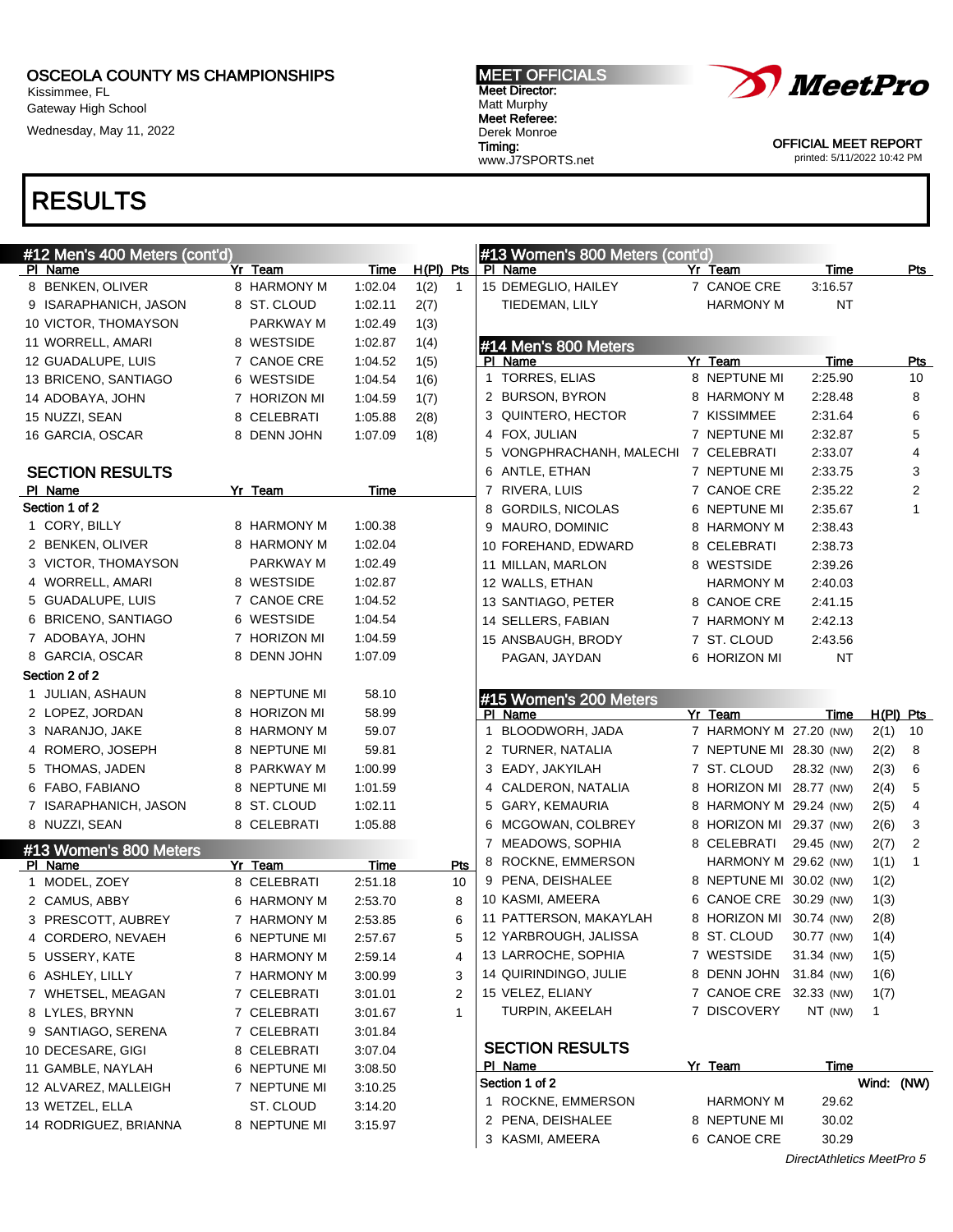Kissimmee, FL Gateway High School

Wednesday, May 11, 2022

1 WALKER, LARENZ 8 NEPTUNE MI 24.41

# RESULTS

| <b>MEET OFFICIALS</b> |
|-----------------------|
| <b>Meet Director:</b> |
| Matt Murphy           |
| <b>Meet Referee:</b>  |
| Derek Monroe          |
| Timing:               |
| www.J7SPORTS.net      |



OFFICIAL MEET REPORT

printed: 5/11/2022 10:42 PM

| #15 Women's 200 Meters (cont'd)<br>PI Name | Yr Team                 | Time       |            |              |              | #16 Men's 200 Meters (cont'd)<br>PI Name  | Yr Team             | Time                   |            |
|--------------------------------------------|-------------------------|------------|------------|--------------|--------------|-------------------------------------------|---------------------|------------------------|------------|
| 4 YARBROUGH, JALISSA                       | 8 ST. CLOUD             | 30.77      |            |              |              | 2 BURGOS, JORDAN                          | 8 HARMONY M         | 25.10                  |            |
| 5 LARROCHE, SOPHIA                         | 7 WESTSIDE              | 31.34      |            |              |              | 3 BASSETTE, WEDLEY                        | 7 HORIZON MI        | 25.63                  |            |
| 6 QUIRINDINGO, JULIE                       | 8 DENN JOHN             | 31.84      |            |              |              | 4 JONES, BLAZE                            | 7 HORIZON MI        | 26.28                  |            |
| 7 VELEZ, ELIANY                            | 7 CANOE CRE             | 32.33      |            |              |              | 5 PAGAN, JOSIAH                           | 6 HARMONY M         | 26.65                  |            |
| TURPIN, AKEELAH                            | 7 DISCOVERY             | NT         |            |              |              | 6 GUZMAN, MELVIN                          | 8 PARKWAY M         | 26.86                  |            |
| Section 2 of 2                             |                         |            | Wind: (NW) |              |              | 7 COLON APONTE, CESAR                     | 8 KISSIMMEE         | 27.00                  |            |
| 1 BLOODWORH, JADA                          | 7 HARMONY M             | 27.20      |            |              |              | ACEVEDO, NICHOLAS                         | 7 ST. CLOUD         | ΝT                     |            |
| 2 TURNER, NATALIA                          | 7 NEPTUNE MI            | 28.30      |            |              |              | #17 Women's 4 x 400m Relay                |                     |                        |            |
| 3 EADY, JAKYILAH                           | 7 ST. CLOUD             | 28.32      |            |              |              | PI Team                                   |                     | Time                   | Pts        |
| 4 CALDERON, NATALIA                        | 8 HORIZON MI            | 28.77      |            |              |              | 1 CELEBRATION MIDDLE SCHOOL (A)           |                     | 4:49.67                | 10         |
| 5 GARY, KEMAURIA                           | 8 HARMONY M             | 29.24      |            |              |              | 2 HARMONY MIDDLE SCHOOL (A)               |                     | 4:52.72                | 8          |
| 6 MCGOWAN, COLBREY                         | 8 HORIZON MI            | 29.37      |            |              |              | 3 NEPTUNE MIDDLE SCHOOL (A)               |                     | 4:59.94                | 6          |
| 7 MEADOWS, SOPHIA                          | 8 CELEBRATI             | 29.45      |            |              |              | 1) MARINO, ALYSSA 8                       | 2) URBAN, TRINITY 8 |                        |            |
| 8 PATTERSON, MAKAYLAH                      | 8 HORIZON MI            | 30.74      |            |              |              | 3) RIVERA, EVANA 8                        | 4) DIAZ, LIA 8      |                        |            |
|                                            |                         |            |            |              |              | 4 ST. CLOUD MIDDLE SCHOOL (A)             |                     | 5:08.19                | 5          |
| #16 Men's 200 Meters<br>PI Name            | Yr Team                 | Time       |            | $H(PI)$ Pts  |              | 5 HORIZON MIDDLE SCHOOL (A)               |                     | 5:19.91                | 4          |
| 1 WALKER, LARENZ                           | 8 NEPTUNE MI 24.41 (NW) |            | 2(1)       | 10           |              | 1) CHARLES, CIERRA 7                      | 2) PEREZ, AGLAE 8   |                        |            |
| 2 BURGOS, JORDAN                           | 8 HARMONY M 25.10 (NW)  |            | 2(2)       | 8            |              | 3) WILLIAMS, JAZLENA 8                    | 4) BROWN, LENICEA 7 |                        |            |
| 3 PEREZ, JAYDEN                            | 8 NEPTUNE MI 25.23 (NW) |            | 1(1)       | 6            |              | 6 CANOE CREEK MIDDLE SCHOOL (A)           |                     | 5:54.03                | 3          |
|                                            | 7 HORIZON MI 25.63 (NW) |            |            | 5            |              |                                           |                     |                        |            |
| 4 BASSETTE, WEDLEY                         |                         |            | 2(3)       |              |              |                                           |                     |                        |            |
| 5 SERRANO, HALO                            | 7 NEPTUNE MI 26.02 (NW) |            | 1(2)       | 4            |              | #18 Men's 4 x 400m Relay                  |                     |                        |            |
| 6 JONES, BLAZE                             | 7 HORIZON MI 26.28 (NW) |            | 2(4)       | 3            |              | PI Team                                   |                     | Time<br>4:00.06        | Pts<br>10  |
| 7 RIEDER, JAIRO                            | 8 HARMONY M 26.58 (NW)  |            | 1(3)       | 2            |              | 1 NEPTUNE MIDDLE SCHOOL (A)               |                     |                        |            |
| 8 PAGAN, JOSIAH                            | 6 HARMONY M 26.65 (NW)  |            | 2(5)       | $\mathbf{1}$ |              | 1) ROMERO, JOSEPH 8                       | 2) ZAMOR, JACOB 7   |                        |            |
| 9 GOMEZ, JOANDIEL                          | CANOE CRE 26.83 (NW)    |            | 1(4)       |              |              | 3) IGLESIAS, EINAR 7                      | 4) FABO, FABIANO 8  |                        |            |
| 10 GUZMAN, MELVIN                          | 8 PARKWAY M 26.86 (NW)  |            | 2(6)       |              |              | 2 ST. CLOUD MIDDLE SCHOOL (A)             |                     | 4:13.25                | 8          |
| 11 GRIFFIN, MARKUS                         | 8 CANOE CRE 26.92 (NW)  |            | 1(5)       |              |              | 3 CELEBRATION MIDDLE SCHOOL (A)           |                     | 4:19.29                | 6          |
| 12 THOMAS, JADEN                           | 8 PARKWAY M 26.93 (NW)  |            | 1(6)       |              |              | 4 HORIZON MIDDLE SCHOOL (A)               |                     | 4:22.56                | 5          |
| 13 COLON APONTE, CESAR                     | 8 KISSIMMEE             | 27.00 (NW) | 2(7)       |              |              | 1) ADOBAYA, JOHN 7                        | 2) EXILES, JEFTAH 6 |                        |            |
| 14 SALCE, VICTOR                           | ST. CLOUD               | 27.13 (NW) | 1(7)       |              |              | 3) WHARDON, ADEN 6                        | 4) LOPEZ, JORDAN 8  |                        |            |
| 15 SPENCER, DANIEL                         | 8 HORIZON MI 28.00 (NW) |            | 1(8)       |              |              | 5 CANOE CREEK MIDDLE SCHOOL (A)           |                     | 4:30.39                | 4          |
| ACEVEDO, NICHOLAS                          | 7 ST. CLOUD             | NT (NW)    | 2          |              |              | 6 WESTSIDE MIDDLE SCHOOL (A)              |                     | 5:53.22                | 3          |
|                                            |                         |            |            |              |              | 1) CHRISTIE, DAVID 6                      |                     | 2) CASTANDA, RICARDO 6 |            |
| <b>SECTION RESULTS</b>                     |                         |            |            |              |              | 3) HOSTOS, SEBASTIAN 6                    | 4) WORRELL, AMARI 8 |                        |            |
| PI Name                                    | Yr Team                 | Time       |            |              |              | HARMONY MIDDLE SCHOOL (A)                 |                     | DQ                     |            |
| Section 1 of 2                             |                         |            | Wind: (NW) |              |              |                                           |                     |                        |            |
| 1 PEREZ, JAYDEN                            | 8 NEPTUNE MI            | 25.23      |            |              |              | #19 Men's High Jump                       |                     |                        |            |
| 2 SERRANO, HALO                            | 7 NEPTUNE MI            | 26.02      |            |              |              | ADVANCE BY 2" / O= MAKE, X= MISS, P= PASS |                     |                        |            |
| 3 RIEDER, JAIRO                            | 8 HARMONY M             | 26.58      |            |              |              | PI Name                                   | Yr Team             | <u>Mark</u>            | <u>Pts</u> |
| 4 GOMEZ, JOANDIEL                          | <b>CANOE CRE</b>        | 26.83      |            |              | $\mathbf{1}$ | TORRES, ELIAS                             | 8 NEPTUNE MI5' 4"   |                        | 10         |
| 5 GRIFFIN, MARKUS                          | 8 CANOE CRE             | 26.92      |            |              |              | 2 SANTINI, ETHAN                          | 8 ST. CLOUD 5'0"    |                        | 8          |
| 6 THOMAS, JADEN                            | 8 PARKWAY M             | 26.93      |            |              |              | 3 GARDNER, SAWYER                         | 8 CELEBRATI 4'10"   |                        | 6          |
| 7 SALCE, VICTOR                            | ST. CLOUD               | 27.13      |            |              | 4            | WORRELL, AMARI                            | 8 WESTSIDE 4'8"     |                        | 5          |
| 8 SPENCER, DANIEL                          | 8 HORIZON MI            | 28.00      |            |              | 5            | ANTLE, ETHAN                              | 7 NEPTUNE MI4'8"    |                        | 4          |
| Section 2 of 2                             |                         |            | Wind: (NW) |              |              | 6 MAURO, DOMINIC                          | 8 HARMONY M4' 6"    |                        | 3          |

7 JUSTE, STANLEY 7 ST. CLOUD 4'6" 2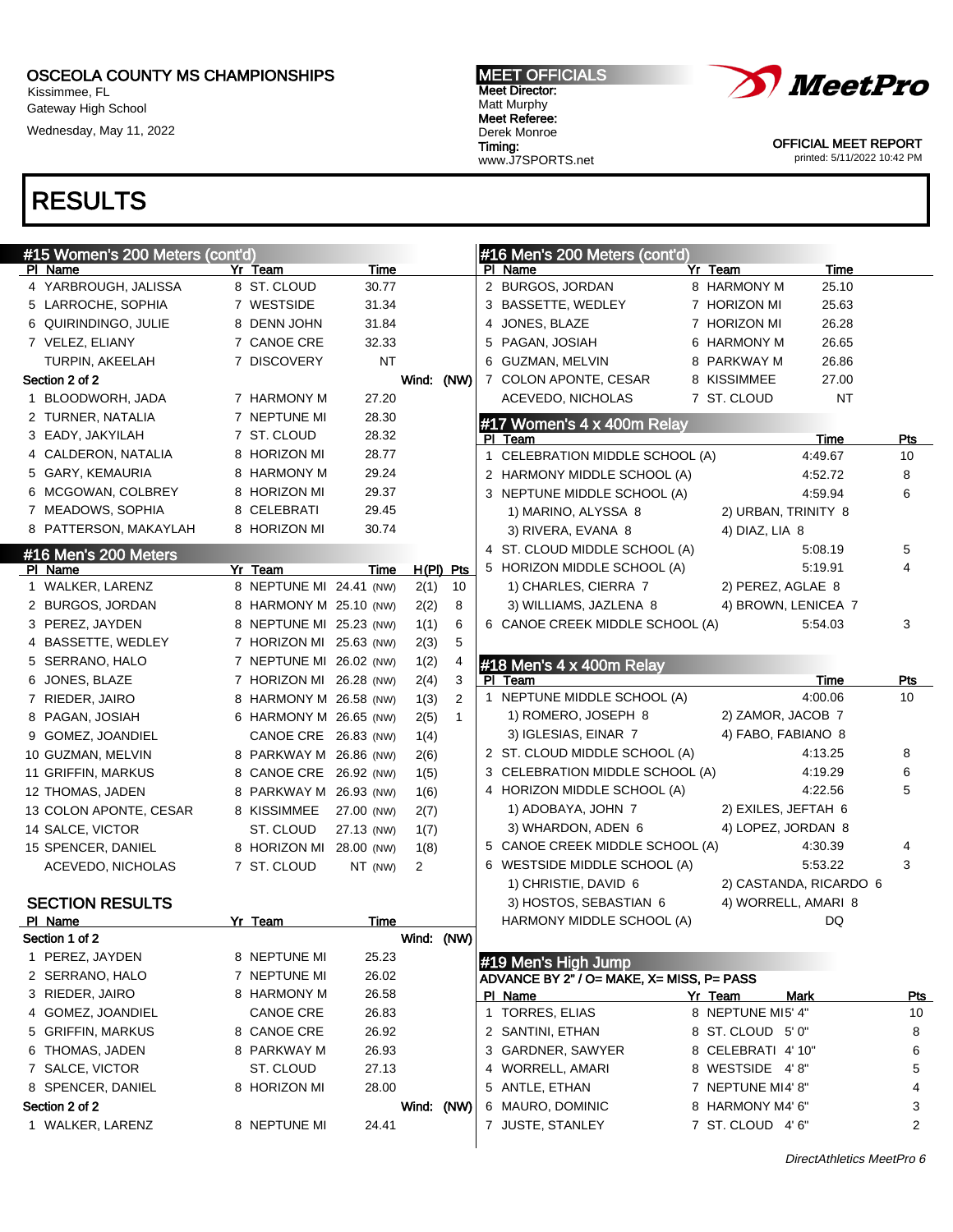Kissimmee, FL Gateway High School Wednesday, May 11, 2022

#### MEET OFFICIALS Meet Director: Matt Murphy Meet Referee: Derek Monroe Timing: www.J7SPORTS.net



OFFICIAL MEET REPORT printed: 5/11/2022 10:42 PM

| #19 Men's High Jump (cont'd)                   |                           |           |                | #21 Men's Long Jump (cont'd)                               |                           |      |             |
|------------------------------------------------|---------------------------|-----------|----------------|------------------------------------------------------------|---------------------------|------|-------------|
| PI Name                                        | Yr Team<br>Mark           |           | Pts            | PI Name                                                    | Yr Team<br>Mark           |      |             |
| 8 FABO, FABIANO                                | 8 NEPTUNE MI4' 4"         |           | 0.33           | 2 TORRES, ELIAS                                            | 8 NEPTUNE MI16' 7" (NW)   |      |             |
| 8 ROBB, BRYCSEN                                | 6 HARMONY M4' 4"          |           | 0.33           | 3 MEDINA-RODRIGUEZ, ANGEL 8 HARMONY M16' 3" (NW)           |                           |      |             |
| 8 JELLEY, TIEGE                                | 7 CELEBRATI 4'4"          |           | 0.33           | 4 THOMAS, JADEN                                            | 8 PARKWAY M 15' 8" (NW)   |      |             |
| 11 MILLAN, MARLON                              | 8 WESTSIDE 4'4"           |           |                | 5 PAGAN, JOSIAH                                            | 6 HARMONY M15' 3" (NW)    |      |             |
| 12 CORREA, ALEJANDRO                           | 7 CELEBRATI 4'2"          |           |                | 6 LOPEZ, JORDAN                                            | 8 HORIZON MI 13' 9" (NW)  |      |             |
|                                                |                           |           |                | <b>JULIAN, ASHAUN</b>                                      | 8 NEPTUNE MINM (NW)       |      |             |
| #20 Women's High Jump                          |                           |           |                | SANTINI, ETHAN                                             | 8 ST. CLOUD NM (NW)       |      |             |
| ADVANCE BY $2"$ / O = MAKE, X = MISS, P = PASS |                           |           |                | Flight 2 of 2                                              |                           |      |             |
| PI Name                                        | Yr Team<br>Mark           |           | Pts            | 1 FERNANDEZ, EDUARDO                                       | 8 HORIZON MI 14' 10" (NW) |      |             |
| 1 VICKERS, SAMANTHA                            | 7 HARMONY M4' 6"          |           | 10             | 2 WETMORE, SEAN                                            | 8 DENN JOHN 14' 5" (NW)   |      |             |
| 2 HUSBANDS, ELLAH                              | 8 HARMONY M4' 4"          |           | 8              | 3 ROBB, BRYCSEN                                            | 6 HARMONY M14' 0" (NW)    |      |             |
| 3 PENA, DEISHALEE                              | 8 NEPTUNE MI4'2"          |           | 5.5            | 4 GARCIA, OSCAR                                            | 8 DENN JOHN 14' 0" (NW)   |      |             |
| 3 VARGO, ALYSSA                                | 8 HARMONY M4' 2"          |           | 5.5            | 5 LONG, STEVEN                                             | 8 CELEBRATI 13' 6" (NW)   |      |             |
| 5 MOORE, CHELSEA                               | 8 CELEBRATI 4'0"          |           | 3              | 6 SANTIAGO, PETER                                          | 8 CANOE CRE 13' 5" (NW)   |      |             |
| 5 MARKS, ALEXIS                                | 6 WESTSIDE 4'0"           |           | 3              | 7 NUZZI, SEAN                                              | 8 CELEBRATI 13' 0" (NW)   |      |             |
| 5 CORDERO, NEVAEH                              | 6 NEPTUNE MI4' 0"         |           | 3              | 8 VONGPHRACHANH, MALECHI 7 CELEBRATI 12'9" (NW)            |                           |      |             |
| 8 NOPPER, PAYTYN                               | 6 CANOE CRE 4' 0"         |           | 1              |                                                            |                           |      |             |
| 9 CARVARA, EMILY                               | 8 NEPTUNE MI3' 10"        |           |                | #22 Women's Long Jump<br><b>MEASURE TO LESSER 1/4 INCH</b> |                           |      |             |
| 9 EADY, JAKYILAH                               | 7 ST. CLOUD 3'10"         |           |                | PI Name                                                    | Yr Team<br>Mark           |      | $F(PI)$ Pts |
| 9 DECESARE, GIGI                               | 8 CELEBRATI 3'10"         |           |                | 1 PENA, DEISHALEE                                          | 8 NEPTUNE MI15' 8" (NW)   | 1(1) | 10          |
| 12 THOMPSON, JULIANA                           | 6 ST. CLOUD 3'6"          |           |                | 2 VARGO, ALYSSA                                            | 8 HARMONY M15' 5" (NW)    | 1(2) | 8           |
| HOWARD, MIKAILA                                | 8 WESTSIDE NH             |           |                | 3 BLOODWORH, JADA                                          | 7 HARMONY M14' 2" (NW)    | 1(3) | 6           |
|                                                |                           |           |                | 4 TURNER, NATALIA                                          | 7 NEPTUNE MI14' 0" (NW)   | 2(1) | 5           |
| #21 Men's Long Jump                            |                           |           |                | 5 DIAZ, LIA                                                | 8 NEPTUNE MI13' 9" (NW)   | 1(4) | 4           |
| <b>MEASURE TO LESSER 1/4 INCH</b>              |                           |           |                | 6 BAGUER, CHRISTINE                                        | 6 BELLALAGO 13' 5" (NW)   | 1(5) | 3           |
| PI Name                                        | Yr Team<br>Mark           | F(PI) Pts |                | 7 STANLEY, KEYANNA                                         | 7 HORIZON MI 13' 4" (NW)  | 1(6) | 2           |
| 1 WALKER, LARENZ                               | 8 NEPTUNE MI18' 9" (NW)   | 1(1)      | - 10           | 8 MOORE, CHELSEA                                           | 8 CELEBRATI 13'0" (NW)    | 2(2) | 1           |
| 2 TORRES, ELIAS                                | 8 NEPTUNE MI16' 7" (NW)   | 1(2)      | 8              | 9 BRACY, KAIA                                              |                           |      |             |
| 3 MEDINA-RODRIGUEZ, ANGEL                      | 8 HARMONY M16' 3" (NW)    | 1(3)      | 6              |                                                            | 8 HARMONY M12' 7" (NW)    | 2(3) |             |
| 4 THOMAS, JADEN                                | 8 PARKWAY M15'8" (NW)     | 1(4)      | 5              | 10 LORGEAT, SAMARAH                                        | 8 CANOE CRE 11' 11" (NW)  | 2(4) |             |
| 5 PAGAN, JOSIAH                                | 6 HARMONY M15' 3" (NW)    | 1(5)      | 4              | 11 MARKS, ALEXIS                                           | 6 WESTSIDE 11'7" (NW)     | 2(5) |             |
| 6 FERNANDEZ, EDUARDO                           | 8 HORIZON MI 14' 10" (NW) | 2(1)      | 3              | 12 SANTIAGO, SERENA                                        | 7 CELEBRATI 11' 4" (NW)   | 2(6) |             |
| 7 WETMORE, SEAN                                | 8 DENN JOHN 14' 5" (NW)   | 2(2)      | $\overline{2}$ | 13 RIVERA, ADRYANA                                         | CANOE CRE 11' 1" (NW)     | 2(7) |             |
| 8 ROBB, BRYCSEN                                | 6 HARMONY M14' 0" (NW)    | 2(3)      | $\mathbf{1}$   | BELL, CHAVORIA                                             | 8 ST. CLOUD NM (NW)       | 1    |             |
| 9 GARCIA, OSCAR                                | 8 DENN JOHN 14' 0" (NW)   | 2(4)      |                | LABOY, NYLA                                                | 7 DENN JOHN NM (NW)       | 1    |             |
| 10 LOPEZ, JORDAN                               | 8 HORIZON MI 13' 9" (NW)  | 1(6)      |                | VENZEN, BRIHANNA                                           | 7 DENN JOHN NM (NW)       | 2    |             |
| 11 LONG, STEVEN                                | 8 CELEBRATI 13' 6" (NW)   | 2(5)      |                |                                                            |                           |      |             |
| 12 SANTIAGO, PETER                             | 8 CANOE CRE 13' 5" (NW)   | 2(6)      |                | <b>FLIGHT RESULTS</b>                                      |                           |      |             |
| 13 NUZZI, SEAN                                 | 8 CELEBRATI 13' 0" (NW)   |           |                | PI Name                                                    | Yr Team<br>Mark           |      |             |
| 14 VONGPHRACHANH, MALECHI                      |                           | 2(7)      |                | Flight 1 of 2                                              |                           |      |             |
|                                                | 7 CELEBRATI 12' 9" (NW)   | 2(8)      |                | 1 PENA, DEISHALEE                                          | 8 NEPTUNE MI15'8" (NW)    |      |             |
| <b>JULIAN, ASHAUN</b>                          | 8 NEPTUNE MINM (NW)       | 1         |                | 2 VARGO, ALYSSA                                            | 8 HARMONY M15' 5" (NW)    |      |             |
| SANTINI, ETHAN                                 | 8 ST. CLOUD NM (NW)       | 1         |                | 3 BLOODWORH, JADA                                          | 7 HARMONY M14' 2" (NW)    |      |             |
|                                                |                           |           |                | 4 DIAZ, LIA                                                | 8 NEPTUNE MI13' 9" (NW)   |      |             |
| <b>FLIGHT RESULTS</b>                          |                           |           |                | 5 BAGUER, CHRISTINE                                        | 6 BELLALAGO 13' 5" (NW)   |      |             |
| PI Name                                        | Yr Team<br><b>Mark</b>    |           |                | 6 STANLEY, KEYANNA                                         | 7 HORIZON MI 13' 4" (NW)  |      |             |
| Flight 1 of 2                                  |                           |           |                | BELL, CHAVORIA                                             | 8 ST. CLOUD NM (NW)       |      |             |
| 1 WALKER, LARENZ                               | 8 NEPTUNE MI18' 9" (NW)   |           |                |                                                            |                           |      |             |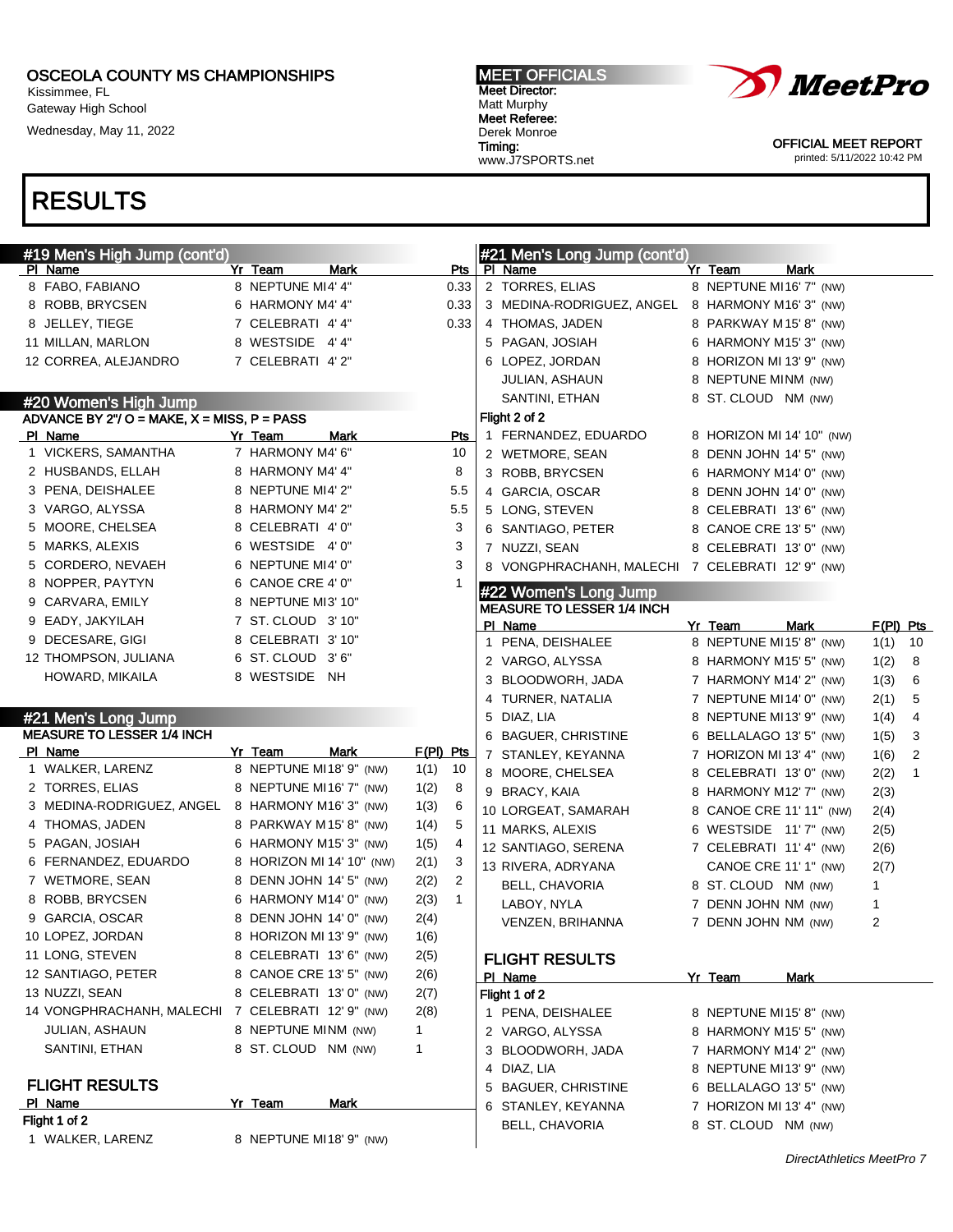1 MEDINA-RODRIGUEZ, ANGEL 8 HARMONY M37' 3" 1(1) 10

Kissimmee, FL Gateway High School Wednesday, May 11, 2022

RESULTS

#### #22 Women's Long Jump (cont'd) PI Name Yr Team Mark LABOY, NYLA 7 DENN JOHN NM (NW) Flight 2 of 2 1 TURNER, NATALIA 7 NEPTUNE MI14' 0" (NW) 2 MOORE, CHELSEA 8 CELEBRATI 13' 0" (NW) 3 BRACY, KAIA 8 HARMONY M12' 7" (NW) 4 LORGEAT, SAMARAH 8 CANOE CRE 11' 11" (NW) 5 MARKS, ALEXIS 6 WESTSIDE 11' 7" (NW) 6 SANTIAGO, SERENA 7 CELEBRATI 11' 4" (NW) 7 RIVERA, ADRYANA CANOE CRE 11' 1" (NW) VENZEN, BRIHANNA 7 DENN JOHN NM (NW) #23 Men's Triple Jump MEASURE TO LESSER 1/4 INCH PI Name **Yr Team** Mark Pts 1 FABO, FABIANO 8 NEPTUNE MI34' 2" (NW) 10 2 TORRES, ELIAS 8 NEPTUNE MI34' 0" (NW) 8 3 JUSTE, STANLEY 7 ST. CLOUD 32' 8" (NW) 6 4 FERNANDEZ, EDUARDO 8 HORIZON MI 32' 8" (NW) 5 5 ROBB, BRYCSEN 6 HARMONY M32' 7" (NW) 4 6 ANTLE, ETHAN 7 NEPTUNE MI32' 4" (NW) 3 7 PAGAN, JOSIAH 6 HARMONY M31' 1" (NW) 2 8 WETMORE, SEAN 8 DENN JOHN 30' 5" (NW) 1 9 VONGPHRACHANH, MALECHI 7 CELEBRATI 29' 11" (NW) 10 THOMPSON, JEDIDIAH 7 ST. CLOUD 29' 0" (NW) 11 NUZZI, JOHN 7 CELEBRATI 27' 10" (NW) 12 GUIDICE, MICHAEL 6 CELEBRATI 26' 6" (NW) GRIFFIN, HOWIE 8 HARMONY MNM (NW) #24 Women's Triple Jump MEASURE TO LESSER 1/4 INCH Pl Name **Yr Team** Mark Pts 1 CALDERON, NATALIA 8 HORIZON MI 34' 8" (NW) 10 2 HUSBANDS, ELLAH 8 HARMONY M30' 2" (NW) 8 3 COATS, MARISSA 8 DENN JOHN 29' 8" (NW) 6 4 BELL, CHAVORIA 8 ST. CLOUD 29' 7" (NW) 5 5 ASHLEY, LILLY  $\overline{7}$  HARMONY M29' 2" (NW) 4 6 BLOODWORH, JADA 7 HARMONY M27' 4" (NW) 3 7 DECESARE, JULIETTA 8 CELEBRATI 26' 3" (NW) 2 8 CARVARA, EMILY 8 NEPTUNE MI25' 8" (NW) 1 9 DEMEGLIO, HAILEY 7 CANOE CRE 24' 10" (NW) 10 CORDERO, NEVAEH 6 NEPTUNE MI23' 5" (NW) PENA, DEISHALEE 8 NEPTUNE MINM (NW) #25 Men's Shot Put MEASURE TO LESSER 0.5 INCHES Pl Name Yr Team Mark F(Pl) Pts #25 Men's Shot Put (cont'd) PI Name **Yr Team** Mark F(PI) Pts 2 WELLS, RYAN 8 HARMONY M37' 0" 1(2) 8 3 PEREZ, JAYDEN 8 NEPTUNE MI34' 10" 1(3) 6 4 BEVERLY, ANTHONY 8 KISSIMMEE 34' 5" 1(4) 5 5 COCKCROFT, JUDE 6 NEPTUNE MI34' 4" 1(5) 4 6 JONES, BLAZE 7 HORIZON MI 31' 11" 1(6) 3 7 HECTOR, CAMACHO 8 CELEBRATI 31' 8" 2(1) 2 8 GRIFFIN, MARKUS 8 CANOE CRE 31' 5" 1(7) 1 9 EALY, MAKHI 8 ST. CLOUD 31' 3" 2(2) 10 HOWES, HINTON 8 CANOE CRE 31' 1" 2(3) 11 VALENS, DARREN 8 HORIZON MI 30' 9" 2(4) 12 PETIT-FRERE, EZER 7 HARMONY M30' 7" 2(5) 13 POLITE, KADEN PARKWAY M30' 0" 2(6) 14 GARCIA, OSCAR 8 DENN JOHN 28' 10" 1(8) WALD, ABEL 7 ST. CLOUD NM 2 QUINONES, PETER 8 CELEBRATI NM FLIGHT RESULTS Pl Name Yr Team Mark Flight 1 of 2 1 MEDINA-RODRIGUEZ, ANGEL 8 HARMONY M37' 3" 2 WELLS, RYAN 8 HARMONY M37' 0" 3 PEREZ, JAYDEN 8 NEPTUNE MI34' 10" 4 BEVERLY, ANTHONY 8 KISSIMMEE 34' 5" 5 COCKCROFT, JUDE 6 NEPTUNE MI34' 4" 6 JONES, BLAZE 7 HORIZON MI 31' 11" 7 GRIFFIN, MARKUS 8 CANOE CRE 31' 5" 8 GARCIA, OSCAR 8 DENN JOHN 28' 10" Flight 2 of 2 1 HECTOR, CAMACHO 8 CELEBRATI 31'8" 2 EALY, MAKHI 8 ST. CLOUD 31' 3" 3 HOWES, HINTON 8 CANOE CRE 31' 1" 4 VALENS, DARREN 8 HORIZON MI 30' 9" 5 PETIT-FRERE, EZER 7 HARMONY M30' 7" 6 POLITE, KADEN PARKWAY M30' 0" WALD, ABEL 7 ST. CLOUD NM QUINONES, PETER 8 CELEBRATI NM #26 Women's Shot Put MEASURE TO LESSER 0.5 INCH PI Name Yr Team Mark F(PI) Pts 1 ASLAN, EMERSON 8 HARMONY M32' 8" 1(1) 10 2 MCCALL, KIARRA 8 NEPTUNE MI31' 2" 1(2) 8 3 RIVERA, EVANA 8 NEPTUNE MI30' 4" 1(3) 6 4 FLAHERTY, BROOKE 8 NEPTUNE MI30' 0" 1(4) 5 5 SORROUGH, KINZIE 7 HARMONY M29' 2" 2(1) 4 6 BERRIOS, SYANI 7 CANOE CRE 27' 8" 1(5) 3

*XMeetPro* 

OFFICIAL MEET REPORT printed: 5/11/2022 10:42 PM

DirectAthletics MeetPro 8

7 FROST, AUTUMN 7 ST. CLOUD 27' 7" 1(6) 2

#### MEET OFFICIALS Meet Director: Matt Murphy Meet Referee: Derek Monroe Timing: www.J7SPORTS.net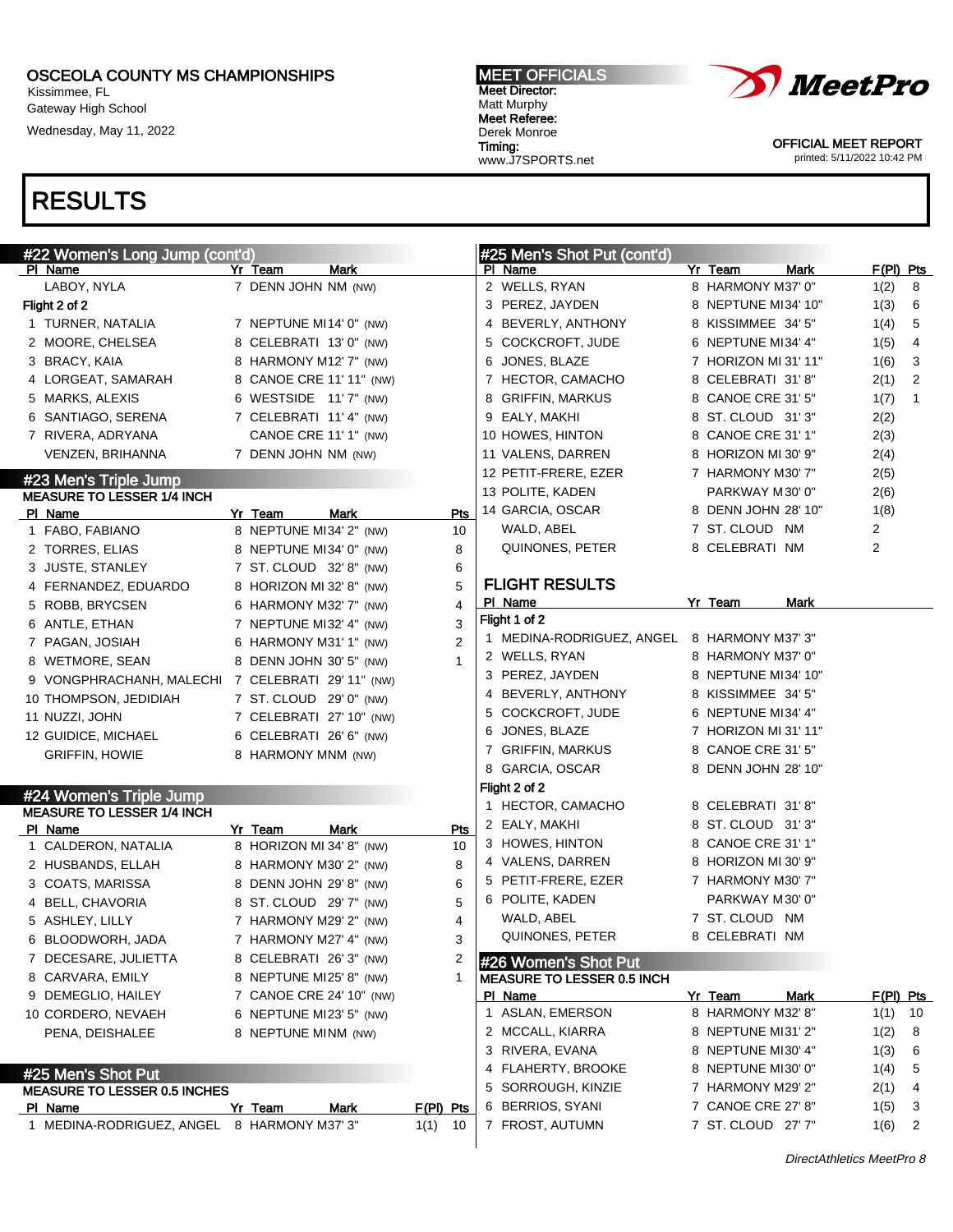Kissimmee, FL Gateway High School

Wednesday, May 11, 2022

#### MEET OFFICIALS Meet Director: Matt Murphy Meet Referee: Derek Monroe Timing: www.J7SPORTS.net



OFFICIAL MEET REPORT printed: 5/11/2022 10:42 PM

|               | #26 Women's Shot Put (cont'd) |                        |              |              | #27 Men's Discus (cont'd)             |                     |             |                |              |
|---------------|-------------------------------|------------------------|--------------|--------------|---------------------------------------|---------------------|-------------|----------------|--------------|
| PI Name       |                               | Yr Team<br>Mark        | $F(PI)$ Pts  |              | PI Name                               | Yr Team             | <b>Mark</b> | $F(PI)$ Pts    |              |
|               | 8 PATTERSON, MAKAYLAH         | 8 HORIZON MI 27' 4"    | 1(7)         | $\mathbf{1}$ | MEDINA-RODRIGUEZ, ANGEL 8 HARMONY MNM |                     |             | 1              |              |
|               | 9 WILLIAMS, ISA               | 8 CANOE CRE 25' 10"    | 2(2)         |              | WALD, ABEL                            | 7 ST. CLOUD NM      |             | 1              |              |
|               | 10 CASTELLUCCI, MADISON       | ST. CLOUD 24' 10"      | 2(3)         |              | QUINONES, PETER                       | 8 CELEBRATI NM      |             | 2              |              |
|               | 11 MURRAY, AUBURN             | ST. CLOUD 24' 3"       | 2(4)         |              |                                       |                     |             |                |              |
|               | 12 CONLEY, KAYLIE             | 8 HARMONY M23' 8"      | 2(5)         |              | <b>FLIGHT RESULTS</b>                 |                     |             |                |              |
|               | 13 FLORIMON, AALIYAH          | 7 BELLALAGO 23' 8"     | 2(7)         |              | PI Name                               | Yr Team             | Mark        |                |              |
|               | 14 DECESARE, GIGI             | 8 CELEBRATI 21'11"     | 2(7)         |              | Flight 1 of 2                         |                     |             |                |              |
|               | BRUNSON, GLORY                | 7 HORIZON MI NM        | $\mathbf{1}$ |              | 1 EALY, MAKHI                         | 8 ST. CLOUD 96'6"   |             |                |              |
|               | MOISE, SHANIKA                | 7 HORIZON MI NM        | 2            |              | 2 PEREZ, JAYDEN                       | 8 NEPTUNE MI95' 11" |             |                |              |
|               |                               |                        |              |              | 3 HOWES, HINTON                       | 8 CANOE CRE 95' 6"  |             |                |              |
|               | <b>FLIGHT RESULTS</b>         |                        |              |              | 4 COCKCROFT, JUDE                     | 6 NEPTUNE MI87' 2"  |             |                |              |
| PI Name       |                               | Yr Team<br>Mark        |              |              | 5 VALENS, DARREN                      | 8 HORIZON MI 85' 5" |             |                |              |
| Flight 1 of 2 |                               |                        |              |              | 6 WELLS, RYAN                         | 8 HARMONY M68' 2"   |             |                |              |
|               | 1 ASLAN, EMERSON              | 8 HARMONY M32' 8"      |              |              | MEDINA-RODRIGUEZ, ANGEL 8 HARMONY MNM |                     |             |                |              |
|               | 2 MCCALL, KIARRA              | 8 NEPTUNE MI31'2"      |              |              | WALD, ABEL                            | 7 ST. CLOUD NM      |             |                |              |
|               | 3 RIVERA, EVANA               | 8 NEPTUNE MI30' 4"     |              |              | Flight 2 of 2                         |                     |             |                |              |
|               | 4 FLAHERTY, BROOKE            | 8 NEPTUNE MI30' 0"     |              |              | 1 GRIFFIN, MARKUS                     | 8 CANOE CRE 80' 3"  |             |                |              |
|               | 5 BERRIOS, SYANI              | 7 CANOE CRE 27' 8"     |              |              | 2 HECTOR, CAMACHO                     | 8 CELEBRATI 68'8"   |             |                |              |
|               | 6 FROST, AUTUMN               | 7 ST. CLOUD 27' 7"     |              |              | 3 COPELAND, JADEN                     | ST. CLOUD 63' 5"    |             |                |              |
|               | 7 PATTERSON, MAKAYLAH         | 8 HORIZON MI 27' 4"    |              |              | 4 SNEDIKER, CALEB                     | 7 CELEBRATI 62' 7"  |             |                |              |
|               | <b>BRUNSON, GLORY</b>         | 7 HORIZON MI NM        |              |              | 5 ROLLINS, ETHAN                      | 6 WESTSIDE 52'8"    |             |                |              |
| Flight 2 of 2 |                               |                        |              |              | 6 FERNANDEZ, DARIEL                   | 6 WESTSIDE 46'6"    |             |                |              |
|               | 1 SORROUGH, KINZIE            | 7 HARMONY M29' 2"      |              |              | 7 LUCKETT, SEAN                       | 6 WESTSIDE 45' 4"   |             |                |              |
|               | 2 WILLIAMS, ISA               | 8 CANOE CRE 25' 10"    |              |              | QUINONES, PETER                       | 8 CELEBRATI NM      |             |                |              |
|               | 3 CASTELLUCCI, MADISON        | ST. CLOUD 24' 10"      |              |              | #28 Women's Discus                    |                     |             |                |              |
|               | 4 MURRAY, AUBURN              | ST. CLOUD 24' 3"       |              |              | <b>MEASURE TO THE LESSER INCH</b>     |                     |             |                |              |
|               | 5 CONLEY, KAYLIE              | 8 HARMONY M23' 8"      |              |              | PI Name                               | Yr Team             | <b>Mark</b> | $F(PI)$ Pts    |              |
|               | 7 FLORIMON, AALIYAH           | 7 BELLALAGO 23' 8"     |              |              | 1 BERRIOS, SYANI                      | 7 CANOE CRE 68' 9"  |             | $1(1)$ 10      |              |
|               | 7 DECESARE, GIGI              | 8 CELEBRATI 21'11"     |              |              | 2 SERRANO, BIANCA                     | 8 HARMONY M63' 2"   |             | 1(2)           | 8            |
|               | MOISE, SHANIKA                | 7 HORIZON MI NM        |              |              | 3 FLAHERTY, BROOKE                    | 8 NEPTUNE MI63' 0"  |             | 1(3)           | 6            |
|               | #27 Men's Discus              |                        |              |              | 4 FROST, AUTUMN                       | 7 ST. CLOUD 62' 1"  |             | 1(4)           | 5            |
|               | <b>MEASURE TO LESSER INCH</b> |                        |              |              | 5 DECESARE, GIGI                      | 8 CELEBRATI 59'3"   |             | 1(5)           | 4            |
| PI Name       |                               | <b>Mark</b><br>Yr Team | $F(PI)$ Pts  |              | 6 ASLAN, EMERSON                      | 8 HARMONY M59' 2"   |             | 1(6)           | 3            |
|               | 1 EALY, MAKHI                 | 8 ST. CLOUD 96' 6"     | 1(1)         | 10           | 7 WILLIAMS, ISA                       | 8 CANOE CRE 55' 5"  |             | 1(7)           | 2            |
|               | 2 PEREZ, JAYDEN               | 8 NEPTUNE MI95' 11"    | 1(2)         | 8            | 8 PATTERSON, MAKAYLAH                 | 8 HORIZON MI 55' 5" |             | 2(1)           | $\mathbf{1}$ |
|               | 3 HOWES, HINTON               | 8 CANOE CRE 95' 6"     | 1(3)         | 6            | 9 CONLEY, KAYLIE                      | 8 HARMONY M54' 11"  |             | 1(8)           |              |
|               | 4 COCKCROFT, JUDE             | 6 NEPTUNE MI87' 2"     | 1(4)         | 5            | 10 PARRISH, AINSLEY                   | 7 CELEBRATI 47'3"   |             | 2(2)           |              |
|               | 5 VALENS, DARREN              | 8 HORIZON MI 85' 5"    | 1(5)         | 4            | 11 RIVERA, EVANA                      | 8 NEPTUNE MI43' 10" |             | 2(3)           |              |
|               | 6 GRIFFIN, MARKUS             | 8 CANOE CRE 80' 3"     | 2(1)         | 3            | 12 MURRAY, AUBURN                     | ST. CLOUD 41' 9"    |             | 2(4)           |              |
|               | 7 HECTOR, CAMACHO             | 8 CELEBRATI 68'8"      | 2(2)         | 2            | 13 LYLES, BRYNN                       | 7 CELEBRATI 40'6"   |             | 2(5)           |              |
|               | 8 WELLS, RYAN                 | 8 HARMONY M68' 2"      | 1(6)         | $\mathbf{1}$ | 14 REINOSO, ASHLEY                    | CANOE CRE 40' 5"    |             | 2(6)           |              |
|               | 9 COPELAND, JADEN             | ST. CLOUD 63' 5"       | 2(3)         |              | 15 WINSTON, RACHEL                    | 6 DENN JOHN 39' 7"  |             | 2(7)           |              |
|               | 10 SNEDIKER, CALEB            | 7 CELEBRATI 62' 7"     | 2(4)         |              | CASTELLUCCI, MADISON                  | ST. CLOUD NM        |             | $\overline{2}$ |              |
|               | 11 ROLLINS, ETHAN             | 6 WESTSIDE 52'8"       | 2(5)         |              |                                       |                     |             |                |              |
|               | 12 FERNANDEZ, DARIEL          | 6 WESTSIDE 46'6"       | 2(6)         |              | <b>FLIGHT RESULTS</b>                 |                     |             |                |              |
|               | 13 LUCKETT, SEAN              | 6 WESTSIDE 45' 4"      | 2(7)         |              | PI Name                               | Yr Team             | <b>Mark</b> |                |              |
|               |                               |                        |              |              | Flight 1 of 2                         |                     |             |                |              |